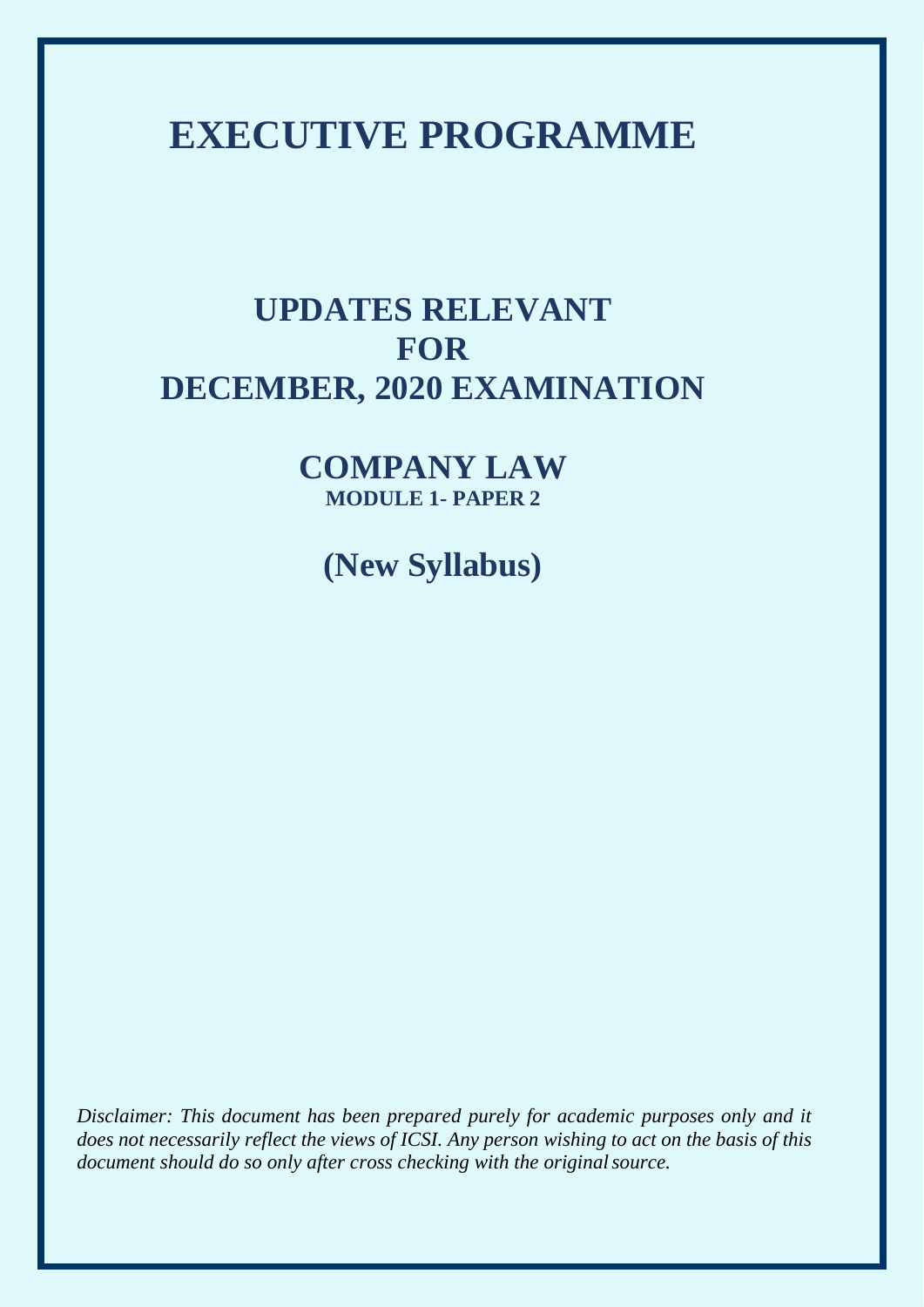# **Lesson 1-Introduction to Company Law**

**MCA has Further Amended the Exemptions notification no: G.S.R. 463(E), dated 5th June, 2015 related to Government Companies vide notification no: G.S.R. 151(E), dated 02nd March, 2020.**

(i) With this amendment the following new explanation is inserted in the definition of Government Company as per Section 2(45) of the Companies Act, 2013:

*Explanation-* For the purposes of this clause, the "paid up share capital" shall be construed as "total voting power", where shares with differential voting rights have been issued.

# **Impact**

*With this insertion more clarity has been given to the definition of Government Company which has issued the Shares with the differential voting rights.*

(ii) The Serial Number 1 and entries relating thereto of notification number G.S.R.463 (E), dated 5 th June, 2015, has been renumbered as Serial Number 1A.

*For more details click on: [http://www.mca.gov.in/Ministry/pdf/Notification\\_02032020.pdf](http://www.mca.gov.in/Ministry/pdf/Notification_02032020.pdf)*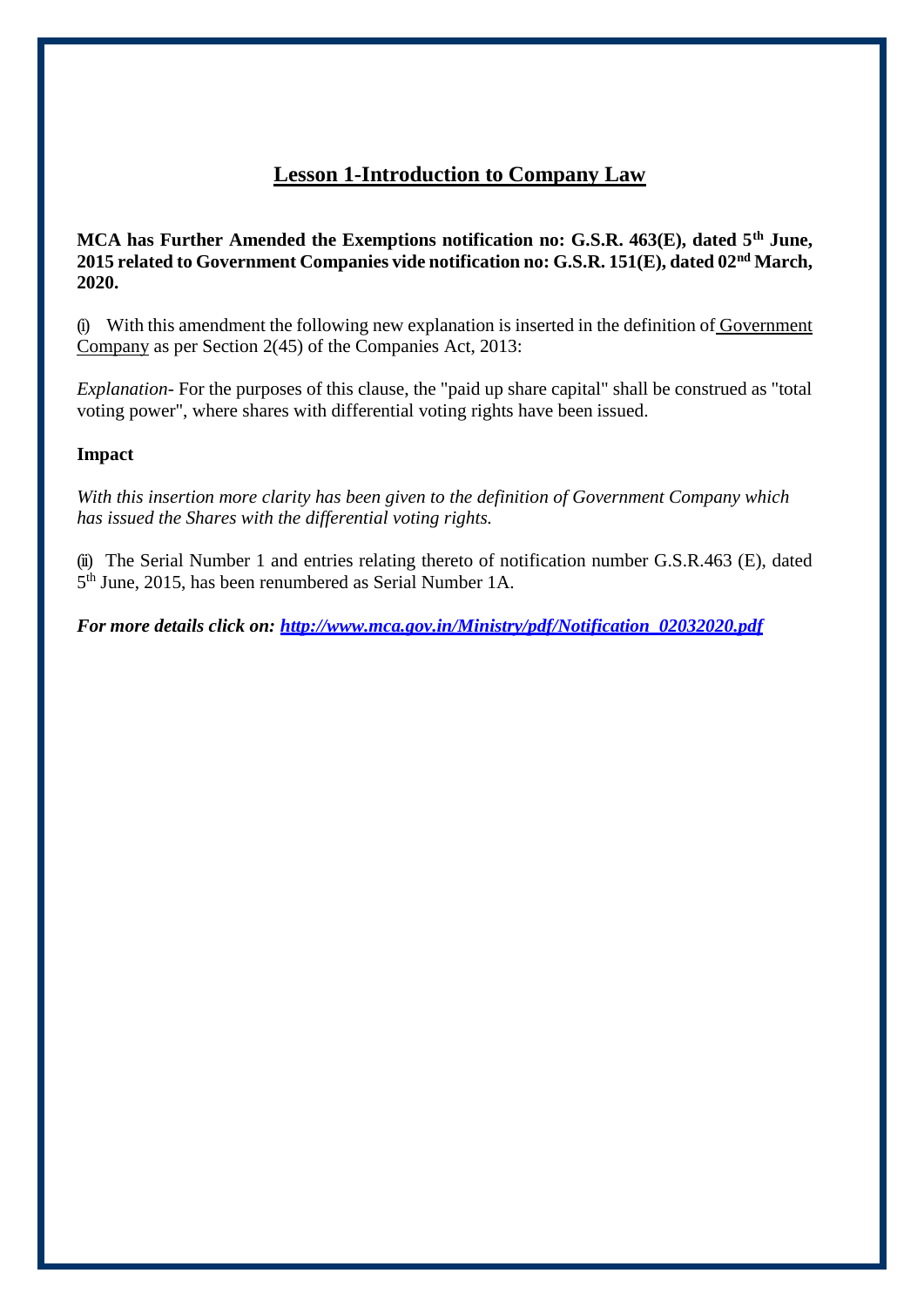# **Lesson 2-Share and Share Capital**

### **1) Notification No: G.S.R.111 (E)-The Companies (Issue of Global Depository Receipts) Amendment Rules, 2020, dated 13th February, 2020**.

### **Impact:**

- (i) In Rule 2 of the Companies (Issue of Global Depository Receipts) Rules, 2014, for the words 'Foreign Currency Convertible Bonds and Ordinary Shares (Through Depository Receipt Mechanism) Scheme, 1993' at both the places where they occur has been substituted with 'Depository Receipts Scheme, 2014'.
- (ii) In Rule  $2(1)$ , after clause (a), the following clause shall be inserted, namely:- (aa) overseas depository" or "overseas depository bank" shall mean 'foreign depository' as defined in the Scheme.

Rule 5(1) is substituted to provide more clarity, which is as under: The depository receipts can be issued by way of public offering or private placement or in any other manner prevalent in the concerned jurisdiction and may be listed or traded on the listing or trading platform in the concerned jurisdiction.

Further a proviso is also inserted in Rule 7 which states that the proceeds of the issue of depository receipts maybe remitted in an International Financial Services Centre Banking Unit (IBU) and utilized in accordance with the instructions issued by the RBI from time to time.

In Rule 5 (3) and Rule 9 (1), the word "abroad" shall be omitted.

### *For more details click on: [http://www.mca.gov.in/Ministry/pdf/notices\\_13022020.pdf](http://www.mca.gov.in/Ministry/pdf/notices_13022020.pdf)*

# **2) Notification No: G.S.R. 372(E)-The Companies (Share Capital and Debentures) Amendment Rules, 2020, dated 5th June, 2020**

- **(i)** In Rule 8, in sub-rule (4), in the second proviso of the Companies (Share Capital and Debentures) Rules, 2014, MCA has substituted the old definition of startup-company which was issued by the Department of Industrial Policy and Promotion (DIPP) vide. Notification No. G.S.R. 180(E) dated 17<sup>th</sup> February, 2016 with the new definition as issued by the Department for Promotion of Industry and Internal Trade (DPIIT) vide Notification No. G.S.R.  $127(E)$  dated  $19<sup>th</sup>$  February, 2019.
- **(ii)** In Rule 8(4) in the second proviso of the Companies (Share Capital and Debentures) Rules, 2014 for the words:

"five years"

### *The following shall be substituted*

"ten years"

 **Post Amendment Second proviso to Rule 8(4) of the Companies (Share Capital and Debentures)**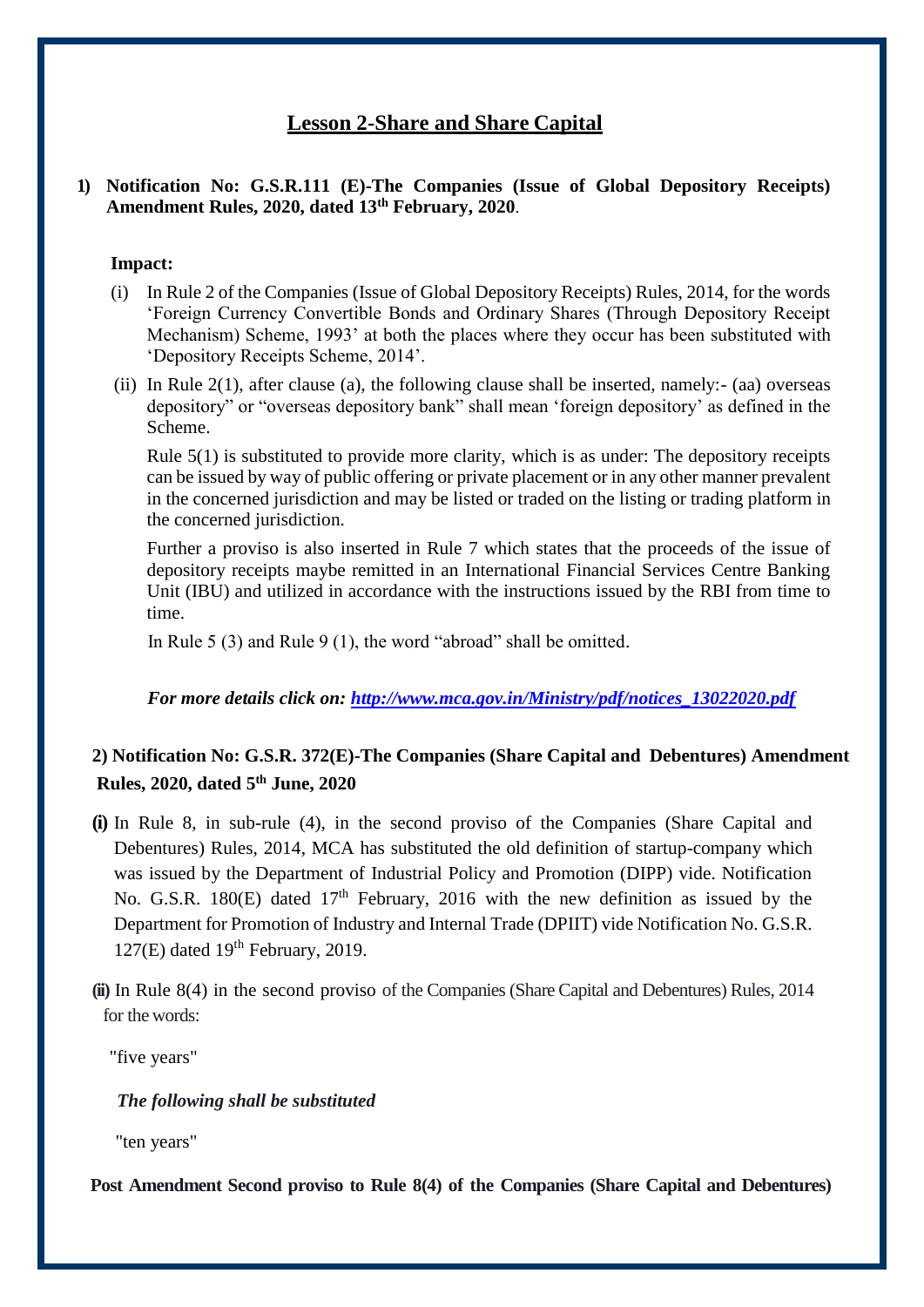### **Rules, 2014 shall be read as under:**

A startup company as defined in notification number **G.S.R. 127(E), dated the 19th February, 2019 issued by the Department for Promotion of Industry and Internal Trade, Ministry of Commerce and Industry**, Government of India, may issue sweat equity shares not exceeding 50% of its paid-up capital upto **10 (ten) years** from the date of its incorporation or registration.

*(Earlier the time period was upto 5 (five) years from the date of incorporation or registration.)*

*For more details click on: [http://www.mca.gov.in/Ministry/pdf/Rule\\_08062020.pdf](http://www.mca.gov.in/Ministry/pdf/Rule_08062020.pdf)*

# **Judicial Pronouncements**

| 29.01.2020 | <b>Bank of Baroda (Appellant) v. Aban Offshore Limited   NCLAT</b> |  |
|------------|--------------------------------------------------------------------|--|
|            | (Respondent)                                                       |  |

# **Remedies available for Preference shareholders in relation to redemption of preference shares**

### **Fact of the case**

The present Appeal has been filed by the Appellant w.r.t the NCLT, Chennai Bench (Tribunal) order who has dismissed the application of Appellant solely on the ground that the Appellant being preferential shareholders has no locus standi to file application for redemption of shares under Section 55(3) of the Companies Act, 2013 or even under Section 245 of the Companies Act, 2013.

The Appellant has submitted that the Respondent Company is a listed Company with Madras Stock Exchange Limited, Bombay Stock Exchange Limited and National Stock Exchange of India Limited. The Appellant has subscribed on various dates i.e.09.07.2005, 29.05.2007 and out of total subscription of Rs. 30,00,00,000/- worth of cumulative Redeemable Non-Convertible Preference Shares at varying coupon rate of 8% and 9% per annum; has also consented on 31.10.2011 for extended/rolled over of redemption of preference share for a period of 3 years from the date of original redemption date.

The Appellant has also submitted that the Respondent Company has not yet redeemed any preference shares inspite of they are paying equity dividend to the extent of 180% for the equity shareholders in the financial Year 2014-15. The Respondent has defaulted on the redemption as well as payment of dividend for the Financial Year 2015-16 onwards and the said defaults continues till date. The Appellant has also submitted that they have been made the remediless by the Tribunal for not considering the issue of redemption of preference shares either under Section 55 or Section 245 of the Companies Act, 2013.

Issues: Whether there is any remedy under law available to preference shareholders for filing application for redemption of preference shares?

The Respondent has submitted that the Appellant is only representing in these proceedings and none others representatives from the class of shareholders i.e. Preference shareholders class are representing. They are not eligible to file application under Section 245 of the Companies Act, 2013 because Section 245 clearly reflects that an application must be filed by minimum requisite members of the Company. They cannot unilaterally decide that they are empowered to represent a class of shareholders.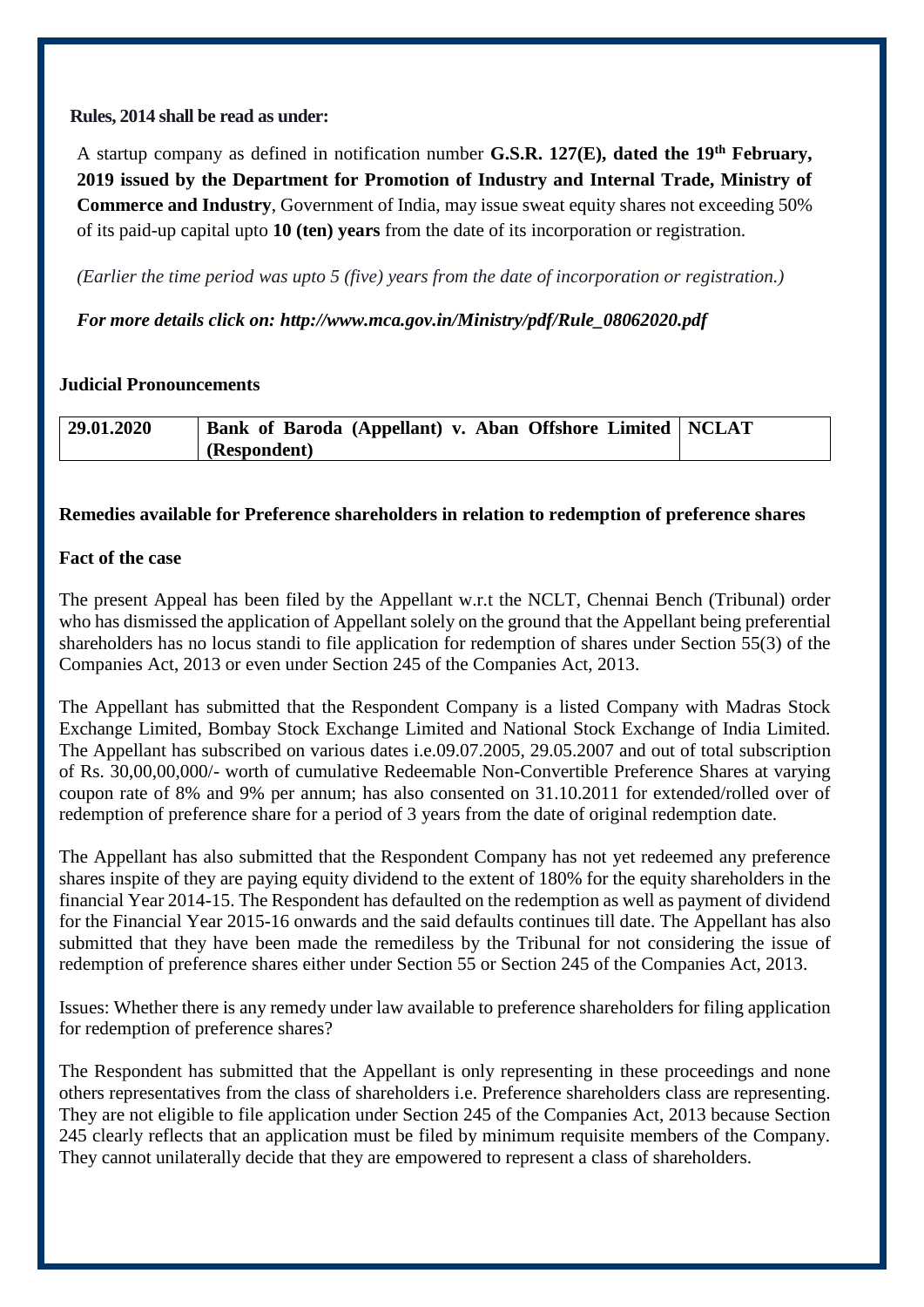### **Judgement**

The National Company Law Appellate Tribunal (NCLAT) examined that intention of the legislature while promulgating Section 55 of the Companies Act, 2013 was to compulsorily provide for redemption of preference shares by doing away with the issue of irredeemable preference shares. Therefore, even though there is no specific provision stipulated under the Companies Act, 2013 through which relief can be sought by preference shareholders in case of non-redemption by the company or consequent nonfiling of petition under Section 55 of the said Act, the intention of the legislature being clear and absolute, Tribunal's inherent power can be invoked to get an appropriate relief by an aggrieved preference shareholder(s).

Alternatively, preference shareholders coming within the definition of 'member(s)' under Section 2(55) read with Section 88 of the Companies Act, 2013, may file a petition under Section 245 of the said Act, as a class action suit, being aggrieved by the conduct of affairs of the company. Thereby, it was held that preference shareholders are not remediless and for redemption of preference shares, they can file an application under Section 55(3) of the Companies Act, 2013 or alternatively they may also file application under Section 245 of the Companies Act, 2013 as a class action suit and the NCLT while exercising the inherent power viz. Rule 11 of NCLT Rules, 2016 can pass appropriate order.

Hence, the findings of the NCLT that the Appellant being preference shareholders has no locus standi to file application for redemption of preference shares does not hold good. Thus, NCLT, Chennai Bench impugned order was set aside. The matter is remitted back to NCLT, Chennai Bench to decide the application as per law.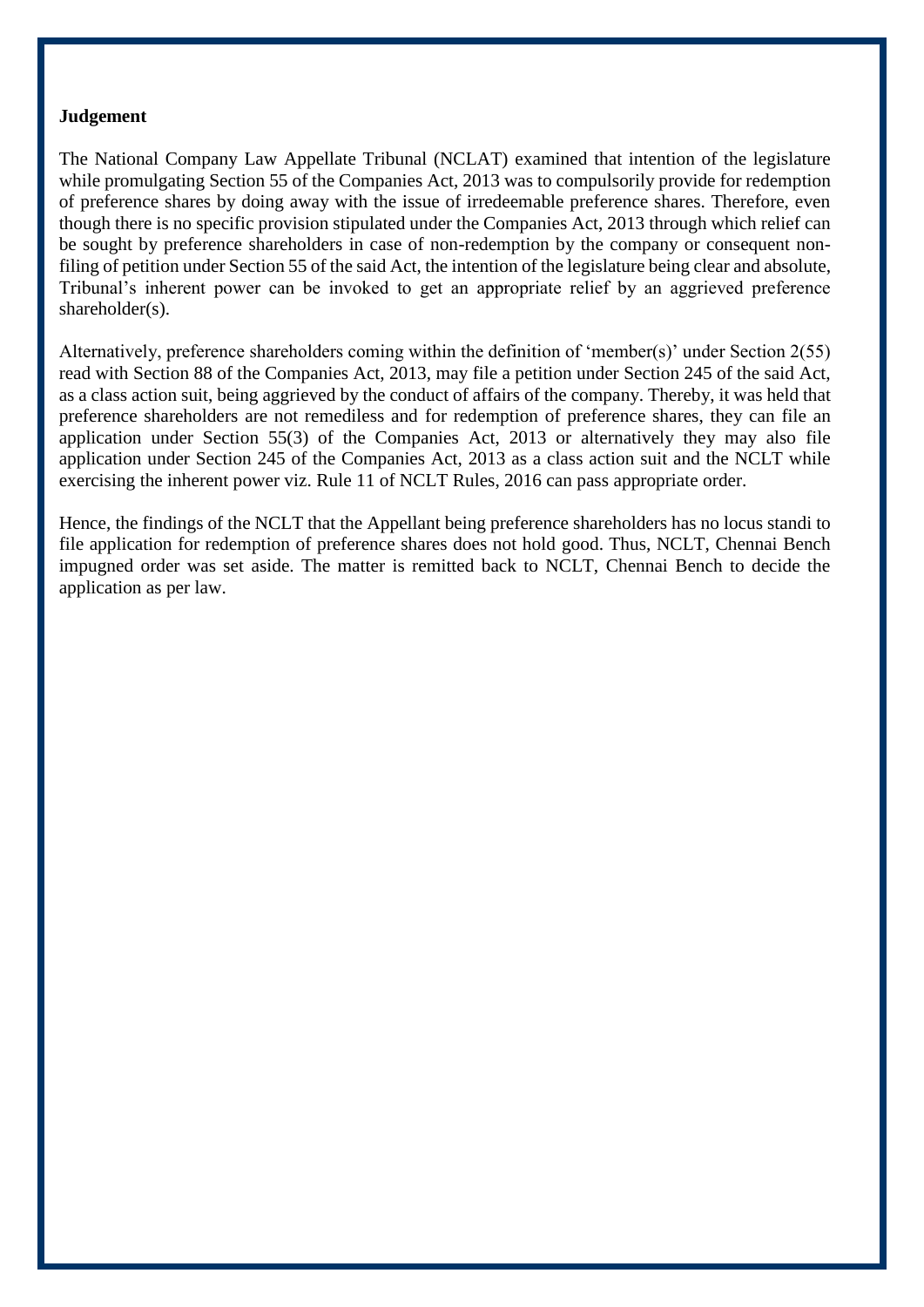# **Lesson 4: Debt Capital and Deposits**

**MCA Notification No: G.S.R. 372(E)-The Companies (Share Capital and Debentures) Amendment Rules, 2020, dated 5th June, 2020**

**(iii) In Rule 18 (7), in clause (b), for sub-clause (v) of the Companies(Share Capital and Debentures) Rules, 2014, the following shall be substituted namely:** 

"(v) In case a company is covered in item  $(A)$  of sub-clause (iii) of clause (b) or item  $(B)$  of subclause (iv) of clause (b), it shall on or before the  $30<sup>th</sup>$  day of April in each year, in respect of debentures issued by such a company, invest or deposit, as the case may be, a sum which shall not be less than fifteen percent., of the amount of its debentures maturing during the year, ending on the 31<sup>st</sup> day of March of the next year in any one or more methods of investments or deposits as provided in sub-clause (vi)

Provided that the amount remaining invested or deposited, as the case may be, shall not any time fall below fifteen percent. of the amount of the debentures maturing during the year ending on  $31<sup>st</sup>$ day of March of that year."

# **Impact**

*The requirement of investment or deposit, of a sum by a company which shall not be less than fifteen percent., of the amount of its debentures maturing during the year, ending on the 31st day of March of the next year on or before the 30th day of April in each year, in respect of debentures issued by such a company, is not applicable on privately placed debentures by the Listed NBFCs and for Housing Finance Companies and other listed companies.*

*For more details, please click on [http://www.mca.gov.in/Ministry/pdf/Rule\\_08062020.pdf](http://www.mca.gov.in/Ministry/pdf/Rule_08062020.pdf)*

# **Judicial Pronouncements**

| 28.01.2020 | The Canning Industries Cochin Ltd. (CAICO) vs. SEBI | <b>SAT</b> |
|------------|-----------------------------------------------------|------------|
|            |                                                     |            |

The present appeal has been filed against the order dated 18th March, 2019 passed by the Whole Time Member (WTM), Securities and Exchange Board of India (hereinafter referred to as 'SEBI') issuing various directions under section 11, 11(4), 11A, 11B and 19 of the Securities and Exchange Board of India Act, 1992 (hereinafter referred to as 'SEBI Act').

The contention of the appellant is, that Section 42 of the Companies Act is not applicable in the instant case and that the issue of the share capital is under Section 62(3) of the Companies Act, 2013 which has not been considered.

The contention of the learned senior counsel for SEBI is, that since the offer of FCDs was for more than 200 persons, the said offer is a deemed public offer and therefore part one of the Chapter 1 of the Companies Act is required to be followed.

### **Judgment:**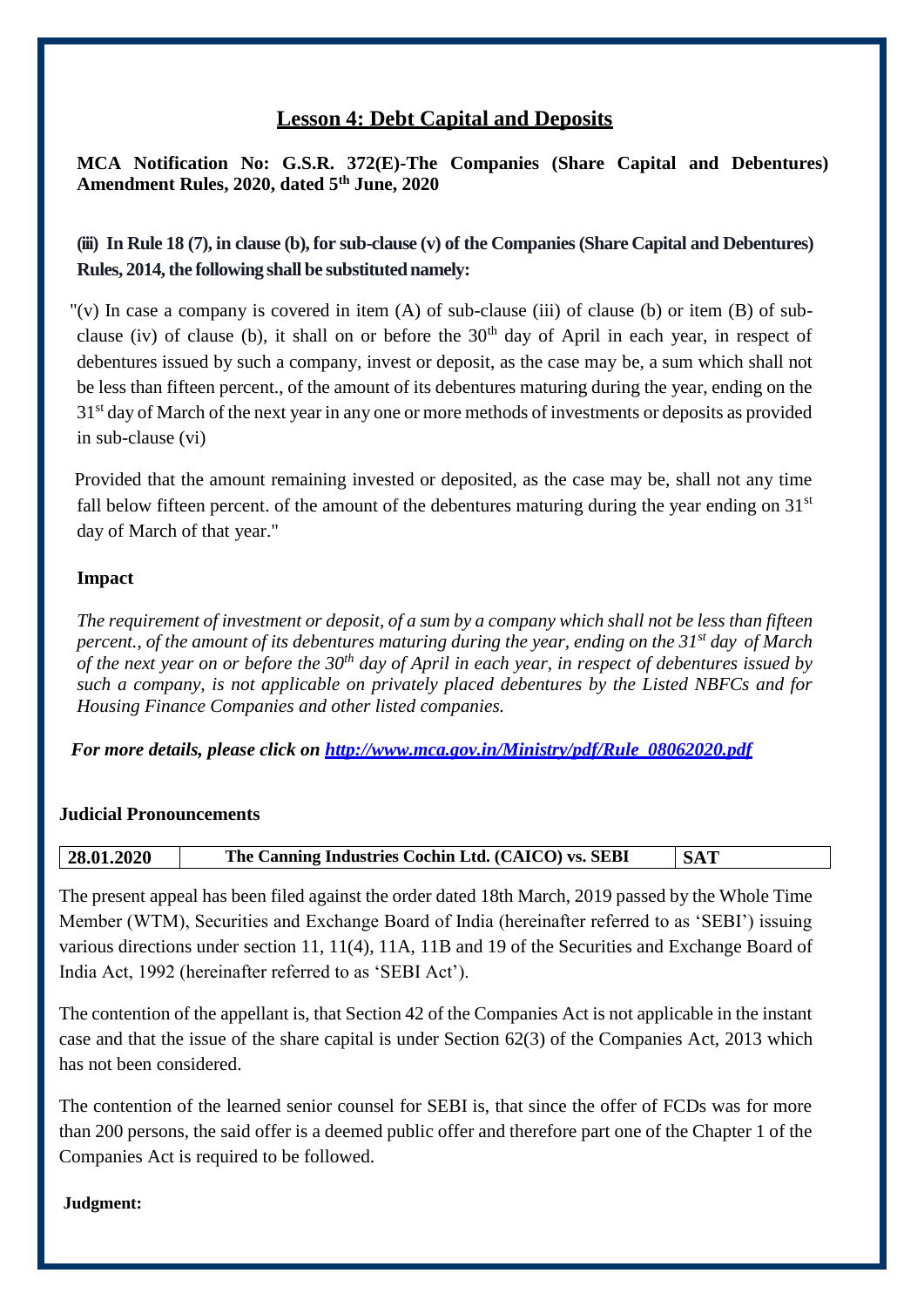The Tribunal held that, as per Section 71(5) of the Companies Act, 2013- No company shall issue a prospectus or make an offer or invitation to the public or to its members exceeding five hundred for the subscription of its debentures, unless the company has, before such issue or offer, appointed one or more debenture trustees and the conditions governing the appointment of such trustees shall be such as may be prescribed.

A perusal of the aforesaid provision indicates that no offer can be made to its members exceeding 500 for the subscription of its dentures unless the Company, before such offer or issue has appointed a trustee. Thus, the restriction is that debentures could be issued to only 500 persons if there is no trustee appointed by the Company.

However, the restriction of 500 persons is done away if a trustee was appointed by the Company. In the instant case, it is an admitted fact that a trustee was appointed. Thus there was no restriction to the number of shareholders to whom the debentures would be issued. In the light of the aforesaid, the impugned order passed by the Whole Time Member cannot be sustained. The interim order as well as the impugned order and the directions so issued are all quashed. The appeal is allowed.

| 19.09.2018 |                               | M/s Ind-Swift Limited (Appellant) vs. Registrar of NCLAT |  |  |
|------------|-------------------------------|----------------------------------------------------------|--|--|
|            | <b>Companies (Respondent)</b> |                                                          |  |  |

# **Repayment of Deposits accepted before Commencement of the Companies Act, 2013**

### **Fact of the case**

Appellant is a Listed company, it had accepted deposits since 2002 and regularly paid back till 28.02.2013. In 2013, it started facing liquidity problems and incurred losses. The Appellant company filed application before CLB and obtained relief under Section 58AA read with Section 58A (9) of the erstwhile Companies Act, 1956 and got instalments fixed to repay deposits, Appellant again sought refixing of periods, instalments and rate of interest from NCLT, New Delhi bench under Section 74 of the Companies Act, 2013. NCLT rejected the application. This appeal is against rejection of the application/s.

### **Issues:**

Whether the Appellant company which has already got relaxation from CLB under Section 58AA read with Section 58A (9) of the erstwhile Companies Act, 1956 and got instalments fixed to repay deposits, can again apply for re-fixing of periods, instalments and rate of interest for repayment of deposits accepted before commencement of the Companies Act, 2013 ?

### **Judgement**

The NCLAT observed that the NCLT considered that the Appellant had at the time of first grant of time got relief of huge extension and that there was no reason to accept the plea for further extension. The NCLT appears to have found that when big relief had already been granted to the Company, further extension was not justified.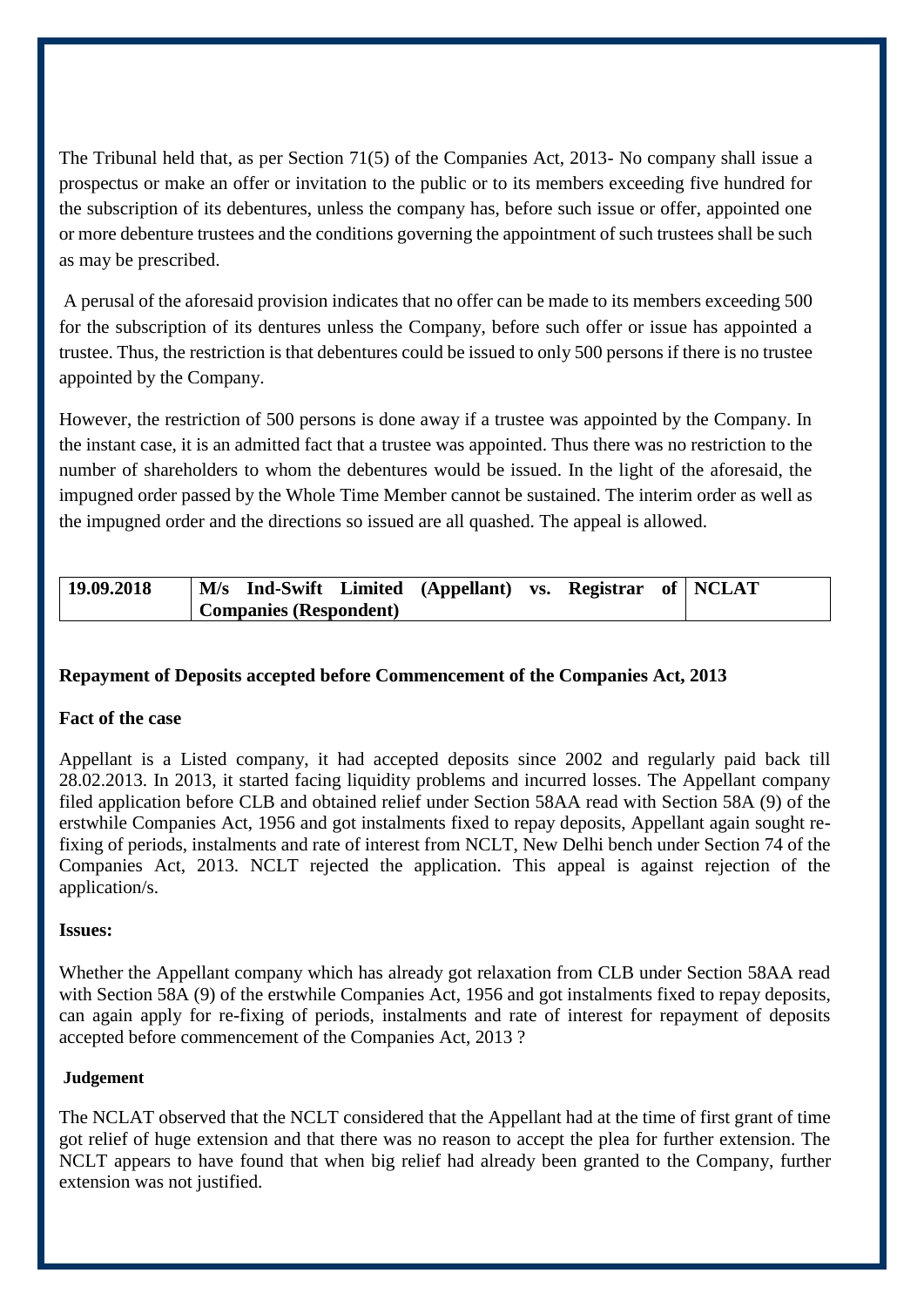Section 76(2) read with Sections 73 and 74 would apply to acceptance of deposits from public by eligible Companies but it saves the Company which had accepted or invited public deposits under the relevant provisions of the old Act and Rules thereunder and has been repaying such deposits and interests thereon in accordance with such provisions, then the provisions of Clause (b) of Sub-Section (1) of Section 74 of the new Companies Act, 2013 shall be deemed to have been complied with. This is, however, subject to the fact that the Company complies with the requirements under the Act and the Rules and "continues to repay such deposits and interest due thereon on due dates for the remaining period" as per the terms and conditions.

Considering these provisions, it appears to us that Section 74(1)(b) was attracted and when it appears from record that the Appellant defaulted, the penal provisions would get attracted.

Thus, when once a scheme had been got settled, from CLB, default on the part of the Appellant would attract penal provisions as the earlier scheme itself laid down. Hence, present appeal for further extension is dismissed.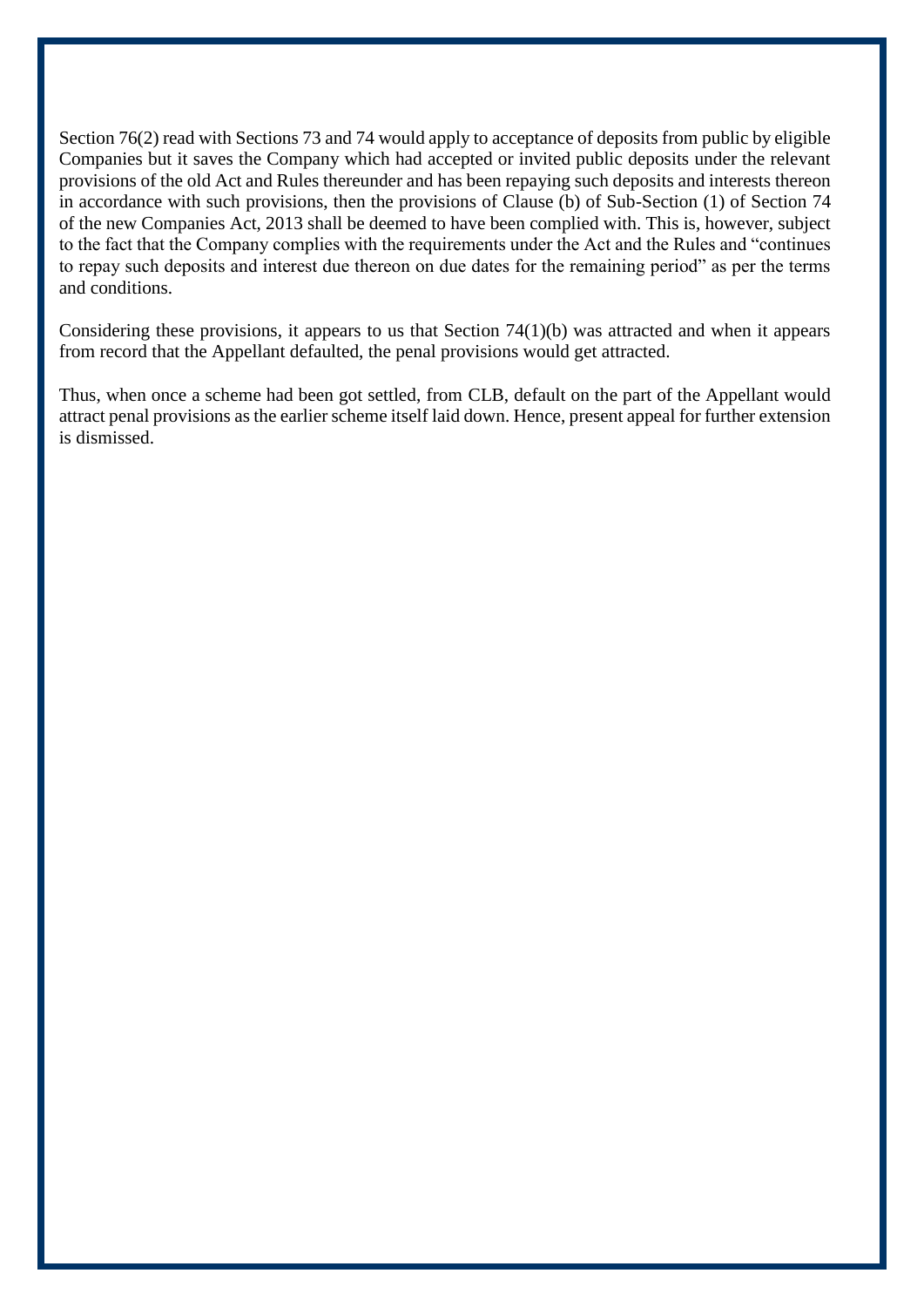# **Lesson 5- Charges**

### **Judicial Pronouncements**

**1. Official Liquidator v. Sri Krishna Deo, (1959) 29 Com Cases 476: AIR 1959 All 247 and Roy& Bros. v. Ramnath Das, (1945) 15 Com Cases 69, 75 (Cal)].** The plant and machinery of a company embedded in the earth or permanently fastened to things attached to the earth became a part of the company's immovable property and therefore apart from the registration under the Companies Act, registration under the Indian Registration Act would also be necessary to make the charge valid and effective.

**2. Cosslett (Contractors) Ltd., Re, (1996) 1 BCLC 407 (Ch D)** A construction company's washing machine which was in use at the site was declared under the terms of the contract to be the employer's property during the period of construction. This was held to have created a fixed charge and not a floating charge on the machine because the machine was only one fixed item and was not likely to change.

**3. In Lord Macnaghten in Government Stock Investment Company Ltd. v. Manila Rly. Company Ltd., (1897) A.C. 81**, observed "is an equitable charge on the assets for the time being of a going concern. It attaches to the subject charged in the varying condition in which it happens to be from time to time. It is the essence of such a charge that it remains dormant until the undertaking charged ceases to be a going concern, or until the person in whose favour the charge is created intervenes".

**4. Illingworth & Another v. Holdsworth & Another, (ibid).** "A floating charge is ambulatory and shifting in its nature hovering over and so to speak floating with the property which it is intended to affect until some event occurs or act is done which causes it to settle and fasten on the subject of the charge within its reach and grasp.

**5. Maturi U. Rao v. Pendyala A.I.R. 1970 A.P. 225** When the floating charge crystallizes it becomes fixed and the assets comprised therein are subject to the same restrictions as the fixed charge.

**6. In Smith v. Bridgend County Borougn Council (2002) 1 BCLC 77 (HC),** the agreement was held to constitute a floating charge, in so far as it allowed the employer, in various situations of default by the contractor,to sell the contractor's plant and equipment and apply the proceeds in discharge of its obligations. A right to sell an asset belonging to a debtor and appropriate the proceeds to payment of the debt could not be anything other than a charge. It was a floating charge because the property in question was a fluctuating body of assets which could be consumed or removed from the site in the ordinary course of the contractor's business.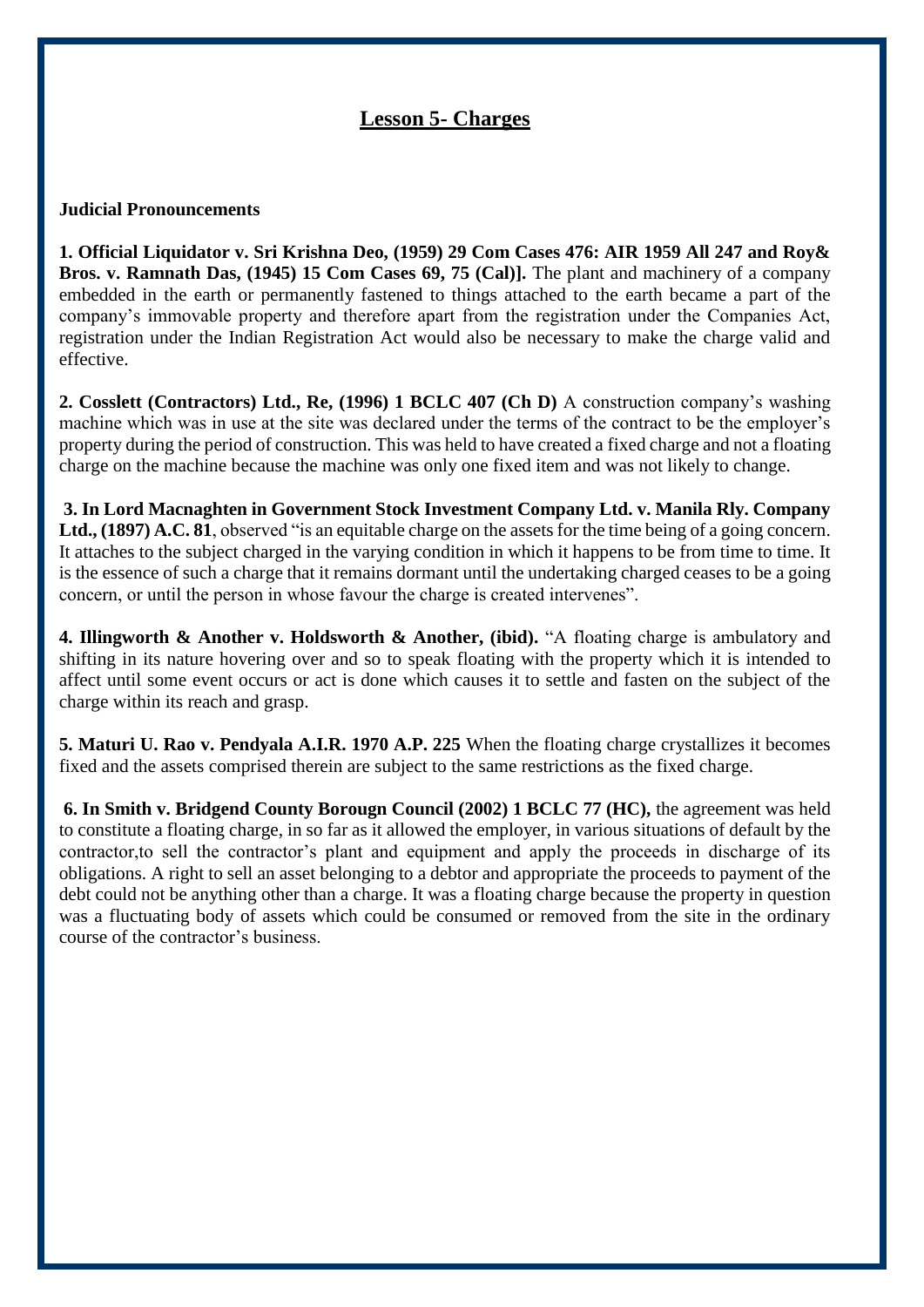# **Lesson - 7 Corporate Social Responsibility**

# **1) General Circular No.10/2020, Clarification on spending of CSR funds for COVID-19 dated 23rd March, 2020**

Ministry of Corporate Affairs has clarified, that spending of CSR funds for COVID-19 is eligible CSR activity.

Funds may be spent for various activities related to COVID-19 under item nos. (i) and (xii) of Schedule VII relating to promotion of health care, including preventive health care and sanitation, and, disaster management. Further, as per General Circular No. 21/2014 dated 18<sup>th</sup> June, 2014, items in Schedule VII are broad based and may be interpreted liberally for this purpose.

*For more details click on: [http://www.mca.gov.in/Ministry/pdf/Covid\\_23032020.pdf](http://www.mca.gov.in/Ministry/pdf/Covid_23032020.pdf)*

# **2) MCA vide Notification No: G.S.R. 313(E), dated 26th May, 2020 has made following Amendment in item no (viii) in the Schedule VII of the Companies Act,2013,**

In Schedule VII, item (viii), after the words "Prime Minister's National Relief Fund", the words "or Prime Minister's Citizen Assistance and Relief in Emergency Situations Fund (PM CARES Fund)" shall be inserted.

This notification shall be deemed to have come into force on 28th March, 2020.

### **Impact**

*The PM-CARES Fund has been set up to provide relief to those affected by any kind of emergency or distress situation. Accordingly, With this amendment any contribution made to the PM CARES Fund shall qualify as CSR expenditure under the Companies Act 2013 w.e.f. 28.03.2020.*

*For more details click on: [www.mca.gov.in/Ministry/pdf/Notice\\_27052020.pdf](http://www.mca.gov.in/Ministry/pdf/Notice_27052020.pdf)*

# **3) Notification No:G.S.R. 399(E) Amendment in Schedule VII of the Companies Act, 2013, dated 23rd June,2020**

MCA vide notification dated 23rd, June 2020 made further amendment in Schedule VII **in item no. (vi)** *included the measures for the benefit of Central Armed Police Forces (CAPF) and Central Para Military Forces (CPMF) veterans, and their dependents including widows*, in the Corporate Social Responsibility activities under schedule VII of the Companies Act, 2013.

*For more details click on: [http://www.mca.gov.in/Ministry/pdf/NotificationCompAct\\_10072020.pdf](http://www.mca.gov.in/Ministry/pdf/NotificationCompAct_10072020.pdf)*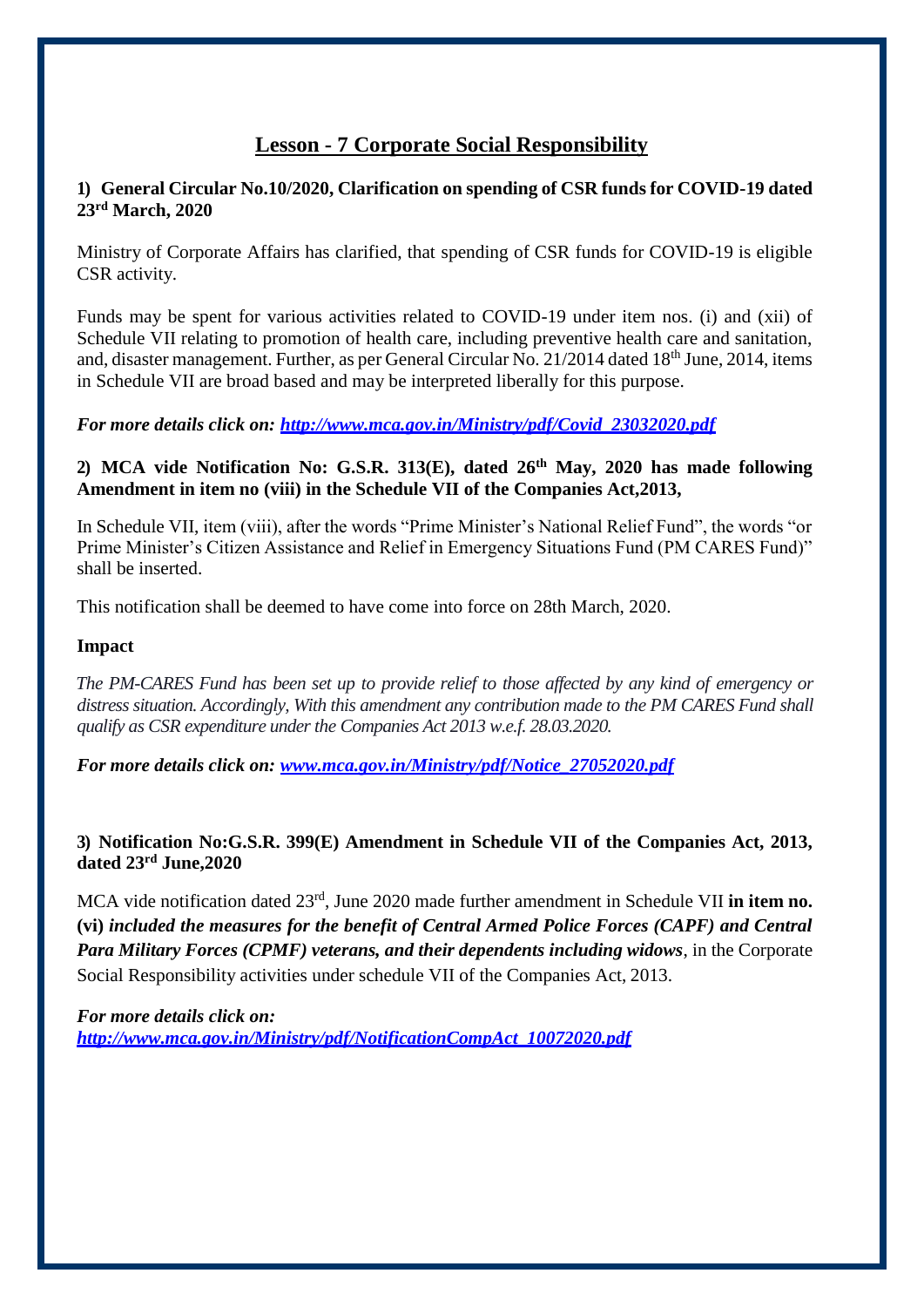### **Judicial Pronouncement**

| 13.11.2019 | Apurva Natvar & Company India Private Limited vs. Registrar of $NCLT$ , |              |
|------------|-------------------------------------------------------------------------|--------------|
|            | <b>Companies, Mumbai</b>                                                | Mumbai bench |

**Section Violated**: Section 135 r/w 134(3)(o) of the Companies Act, 2013.

**Fact of the case**: The Company has violated the provision of Section 135 r/w Section 134 (3) (o) of the Companies Act, 2013 (hereinafter as Act) r/w. Rule 8 of Companies (Corporate Social Responsibility Policy) Rules, 2014 wherein the Company has not made CSR Expenditure and has not explained the reasons in Board's Report of F. Y. 2014-15 for non-spending of the CSR amount along with other disclosure as required under Section 135 (2) of the Act.

### **Provisions of Companies Act, 2013**

According to the provision of Section. 135 (5) of the Act, the Board of the Company was required to spend, in every financial year, at least 2% of the average net profit of the Company during the three immediately preceding financial years, in pursuance of its Corporate Social Responsibility (CSR) policy, applicable to every company having net worth of Rupees Five Hundred Crore or more, or turnover of Rupees One thousand crore or more, or having net profit of Rupees Five Crore or more, during Financial Year. Further the provision of S. 134 (3) (o) provides that, if company fails to comply with the provision of S. 135 (5), then the Board in its report shall specify the reasons for not spending the amount.

But the Applicants / Defaulters herein, have not complied with the provision of S. 134 (3) (o) of the Act. But the Company had made the default good by constituting the CSR committee and by furnishing declaration in the Board of Directors Report from the F. Y. 2015-16.

NCLT, Mumbai bench observed that Application made by the Applicants/Defaulters herein for compounding of offence committed under S. 134 (3) (o) of the Companies Act, 2013, merits consideration, though belatedly the default has been made good. The NCLT on 21/08/2019 imposed a Compounding Fee of Rs 1,00,000/- on the Company and Rs. 1,00,000/- each on the Directors of the Company that the Compounding fee should be paid within a period of three weeks from the date of order in the account of "Prime Minister's National Relief Fund."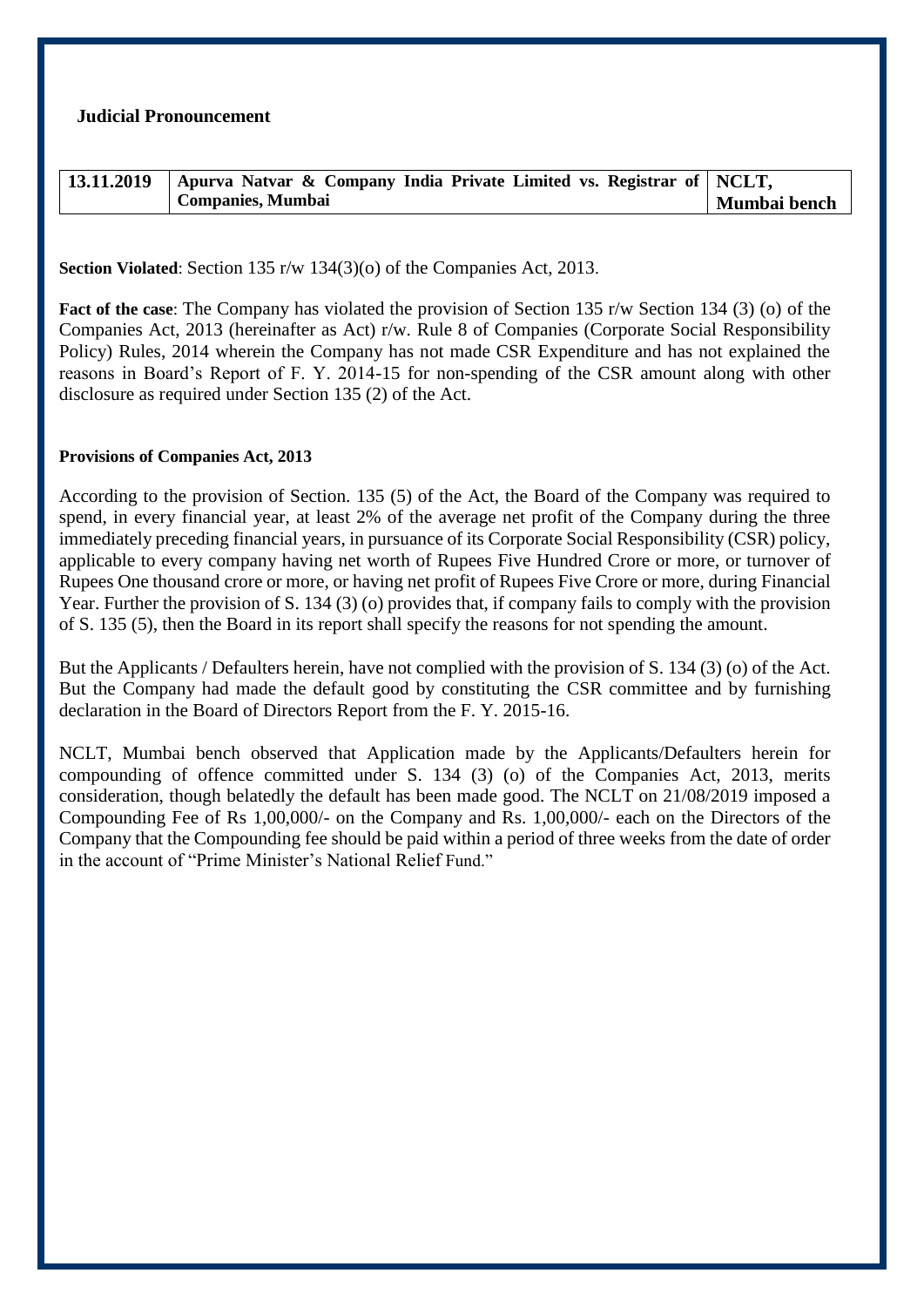# **Lesson-8- Accounts, Audit and Auditors**

**1) MCA vide Notification no: G.S.R.13(E)-The Companies (Appointment and Remuneration of Managerial Personnel) Amendment Rules 2020,dated 03rd January,2020 has amended Rule 9(1) of the Companies (Appointment and Remuneration of Managerial Personnel) Rules 2014**

With this insertion in Rule 9(1) of the Companies (Appointment and Remuneration of Managerial Personnel) Rules, 2014, now every company having outstanding loans or borrowings from banks or public financial institutions of one hundred crore rupees or more is also required to annex the Secretarial Audit report with its Boards Report.

MCA has also clarified that for the purpose of this rule paid up share capital, turnover, or outstanding loans or borrowings as the case may be, existing on the last date of latest audited financial statement shall be taken into account.

### *For more details click on: [http://www.mca.gov.in/Ministry/pdf/AmdtRules\\_06012020.pdf](http://www.mca.gov.in/Ministry/pdf/AmdtRules_06012020.pdf)*

### **2)The Companies (Auditor's Report) Order, 2020 dated 25th February 2020**

MCA vide notification dated 25<sup>th</sup> February, 2020 has notified the Companies (Auditor's Report) Order, 2020.Vide this notification, the CARO Report, 2020 would have been applicable from the financial year 2019-20.

But due to outbreak of COVID-19, in order to ease the burden on companies & their auditors for the financial year 2019-20, the Government has decided that the Companies (Auditor's Report) Order, 2020 shall be made applicable from financial year 2020-21, instead of being applicable from the financial year 2019-20 as notified earlier.

*For more details click on: [http://www.mca.gov.in/Ministry/pdf/Orders\\_25022020.pdf](http://www.mca.gov.in/Ministry/pdf/Orders_25022020.pdf)*

*[http://www.mca.gov.in/Ministry/pdf/Notification\\_25032020.pdf](http://www.mca.gov.in/Ministry/pdf/Notification_25032020.pdf)*

#### **Judicial Pronouncement**

| 04.06.2019 | Hari Sankaran (Appellant) Vs. Union of India & Ors. The Supreme |                |
|------------|-----------------------------------------------------------------|----------------|
|            | (Respondents)                                                   | Court of India |

**NCLAT order of allowing re-opening of books and recasting of financial statements of IL&FS is valid.** 

#### **Facts of the case:**

The facts leading to the present appeal in nutshell are as under:

The Respondent No. 2 – IL&FS is a company incorporated under the provisions of the Companies Act, 1956. That the said company IL&FS has 348 group companies, including IFIN and ITNL. That the said IL&FS is a core investment company and systemically important Non-Banking Finance Company duly approved under the Reserve Bank of India Act, 1931.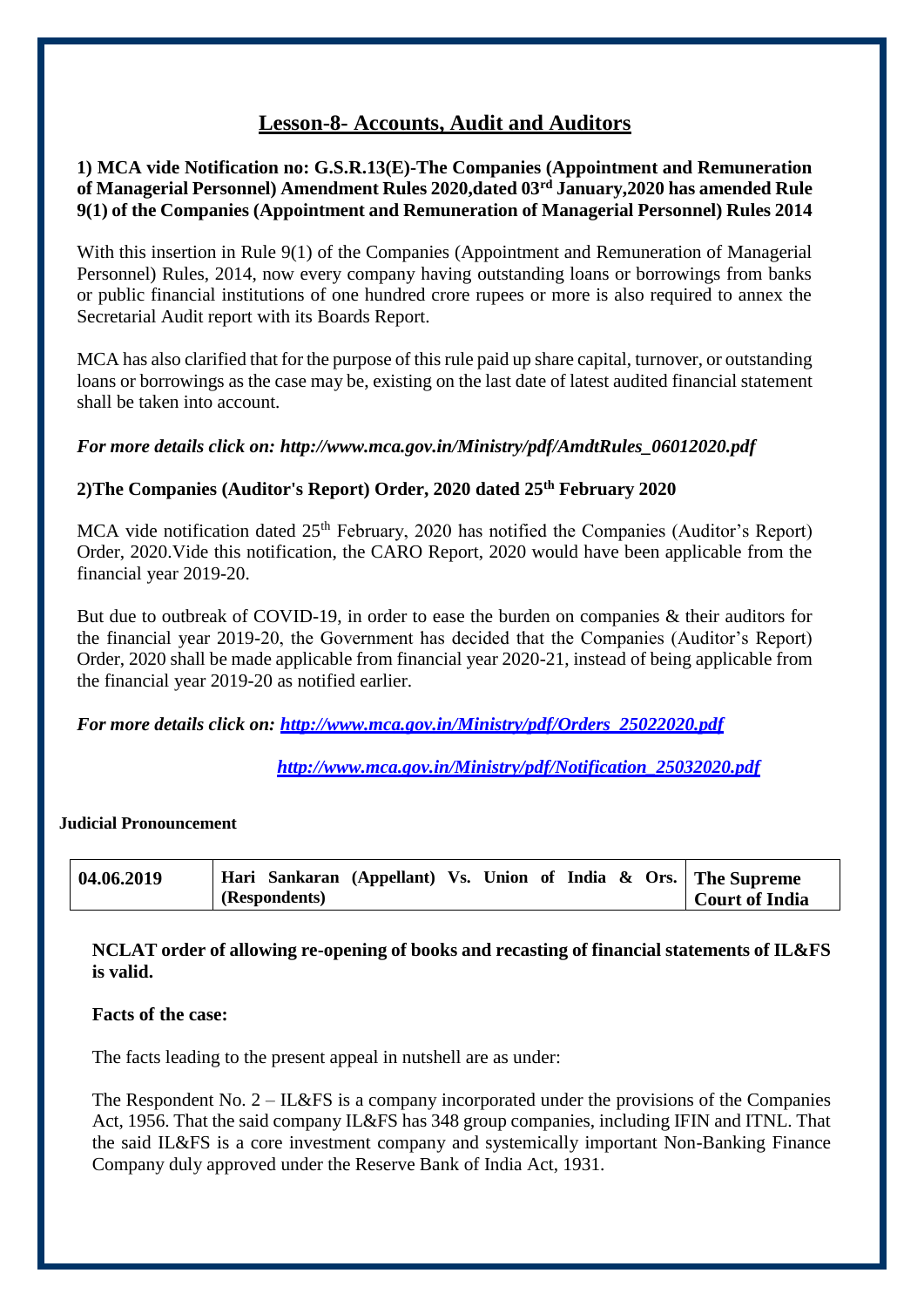Over the years, it had inducted institutional shareholders. That on 01.10.2018, the Central Government through the Ministry of Corporate Affairs filed a petition before the learned Appellate Tribunal under Sections 241 and 242 of the Companies Act alleging inter alia, mismanagement by the Board of IL&FS and that the affairs of IL&FS were being conducted in a manner prejudicial to public interest. It was found that the management of IL&FS and other group company/companies were responsible for negligence and incompetence, and had falsely presented a rosy financial statement.

To unearth the irregularities committed by IL&FS and its companies, the provisions of Section 212(1)(c) of the Companies Act were invoked for investigation into the affairs of the company. The investigation was to be carried out by the Serious Fraud Investigation Office (hereinafter referred to as 'the SFIO') in exercise of powers under Section 212 of the Companies Act. The SFIO submitted an interim report dated 30.11.2018 to the Central Government placing on record that the affairs in respect of IL&FS group Companies were mismanaged, and that the manner in which the affairs of the company were being conducted was against the public interest.

The Registrar of Companies also conducted an enquiry under Section 206 of the Companies Act, and prima facie concluded that mismanagement and compromise in corporate governance norms and risk management has been perpetuated on IL&FS and its group companies by indiscriminately raising long term and short terms loans/borrowings through Public Sector Banks and financial institutions.

This appeal was filed by Infrastructure Leasing  $\&$  Financial Services Limited (referred to as 'IL  $\&$ FS') before the Supreme Court of India against the order dated 31.01.2019 passed by the NCLAT, vide. the said order the Appellate Tribunal has dismissed the appeal preferred by the Appellant and has confirmed the order passed by the NCLT, Mumbai Bench dated 01.01.2019 by which the NCLT allowed the application preferred by the Central Government under Section 130(1)  $\&$  (2) of the Companies Act, 2013 and has permitted recasting and re- opening of the accounts of IL&FS, IL&FS Financial Services Limited ("IFIN") and IL&FS Transportation Networks Limited ("ITNL") for the last five years.

### **Issues**

The question which is posed for consideration before the Hon'ble Supreme Court is, whether in the facts and circumstances of the case, can it be said that the order passed by the learned Tribunal is illegal and/or contrary to Section 130 of the Companies Act?

# **Judgement**

 The Supreme Court of India inter-alia observed that the Tribunal may, under Section 130 of the Act, pass an order of re-opening of accounts if it is of opinion that

(i) the relevant earlier accounts were prepared in a fraudulent manner; or

(ii) the affairs of the company were mismanaged during the relevant period casting a doubt on the reliability of the financial statements.

Thus, the Tribunal would be justified in passing the order under Section 130 of the Act upon fulfillment of either of the said two conditions.

In view of the above referred legal position in addition to the reports of SFIO & ICAI, the specific observations made by the learned Tribunal while passing the order under Section 241/242 of the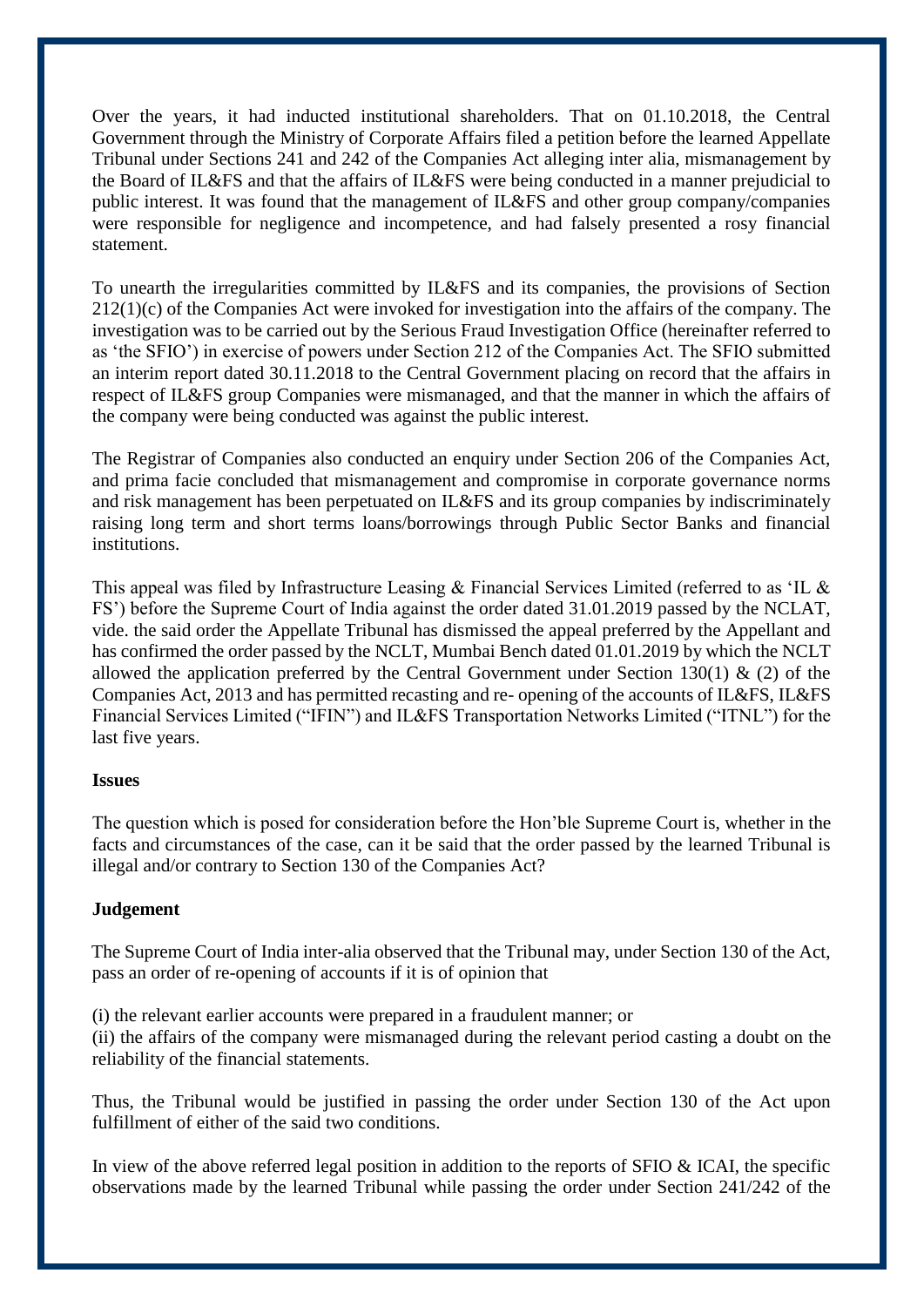Companies Act and considering the fact that the Central Government has entrusted the investigation of the affairs of the company to SFIO in exercise of powers under Section 242 of the Companies Act, the Apex Court observed that it cannot be said that the conditions precedent while invoking the powers under Section 130 of the Act are not satisfied.

The Supreme Court of India upheld the order passed by NCLAT under Section 130 of the Companies Act for reopening of the books of accounts and re-casting the financial statements of the Infrastructure Leasing & Financial Services Limited; IL&FS Financial Services Limited and IL&FS Transportation Networks Limited for the last five years, viz. from Financial Year 2012-13 to the Financial Year 2017-18 in larger public interest and dismissed the appeal.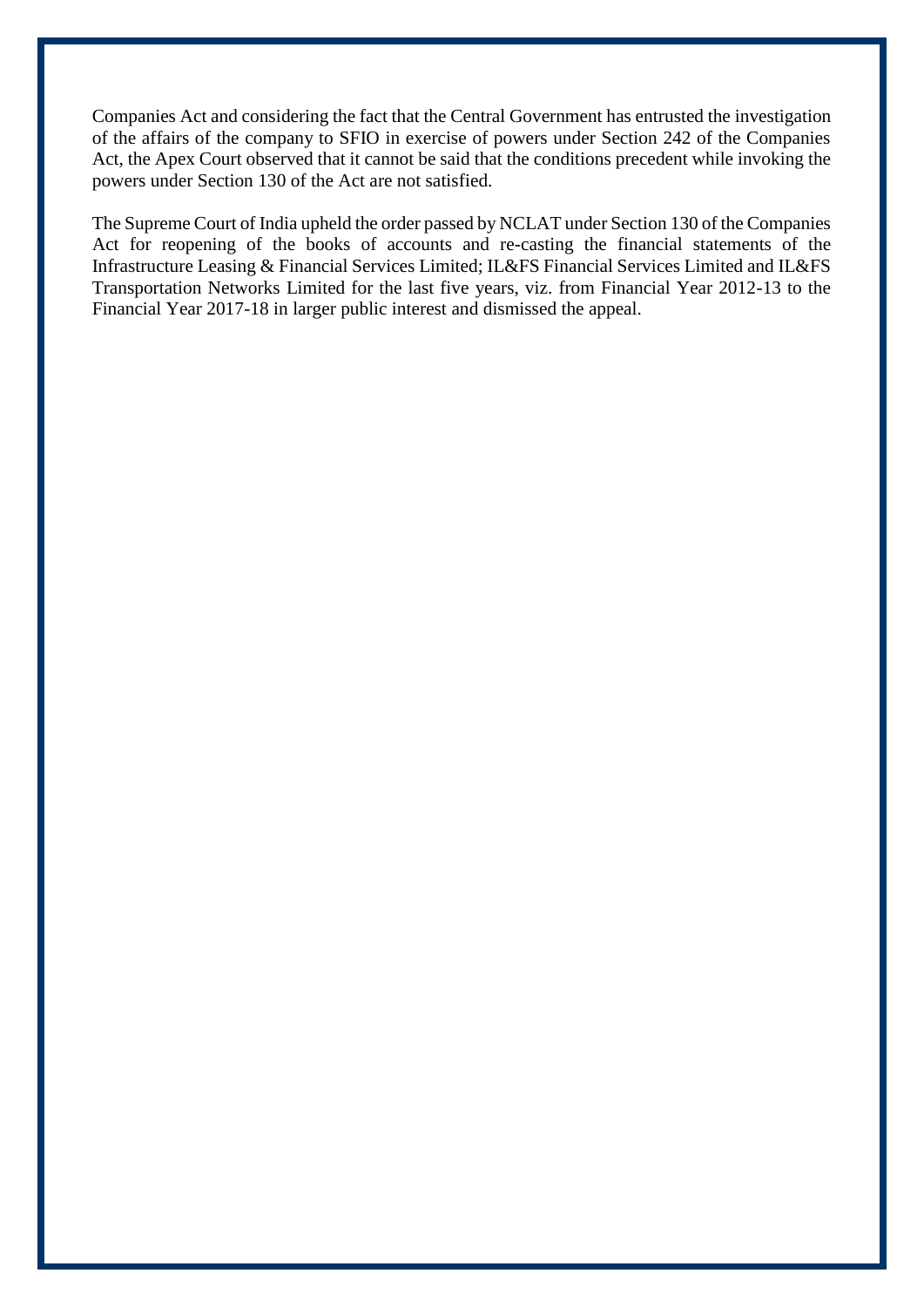# **Lesson -10 An overview of Inter-Corporate Loans, Investments, Guarantees and Security, Related Party Transactions**

**MCA has Further Amended the Exemptions notification no: G.S.R. 463(E), dated 5th June, 2015 related to Government Companies vide notification no: G.S.R. 151(E), dated 02nd March, 2020.**

**For serial number 26 relating to Chapter XII, first and second proviso to Section 188 (1) and the entries relating thereto of exemption notification number G.S.R.463(E), dated 5thJune, 2015, the following entries has been substituted as under:**

First and Second proviso to Section 188 (1) shall not apply to –

(a) A Government company in respect of contracts or arrangements entered into by it with any other Government company, or with Central Government or any State Government or any combination thereof;

(b) A Government company, other than a listed company, in respect of contracts or arrangements other than those referred to in clause (a), in case such company obtains approval of the Ministry or Department of the Central Government which is administratively in charge of the company, or, as the case may be, the State Government before entering into such contract or arrangement.

# **Impact**

*Before this amendment the contracts or arrangements with any other Government Company is only exempted, with this amendment the exemption is also extended to the contracts or arrangements with the Central Government or any State Government or any combination thereof.*

*For more details click on: [http://www.mca.gov.in/Ministry/pdf/Notification\\_02032020.pdf](http://www.mca.gov.in/Ministry/pdf/Notification_02032020.pdf)*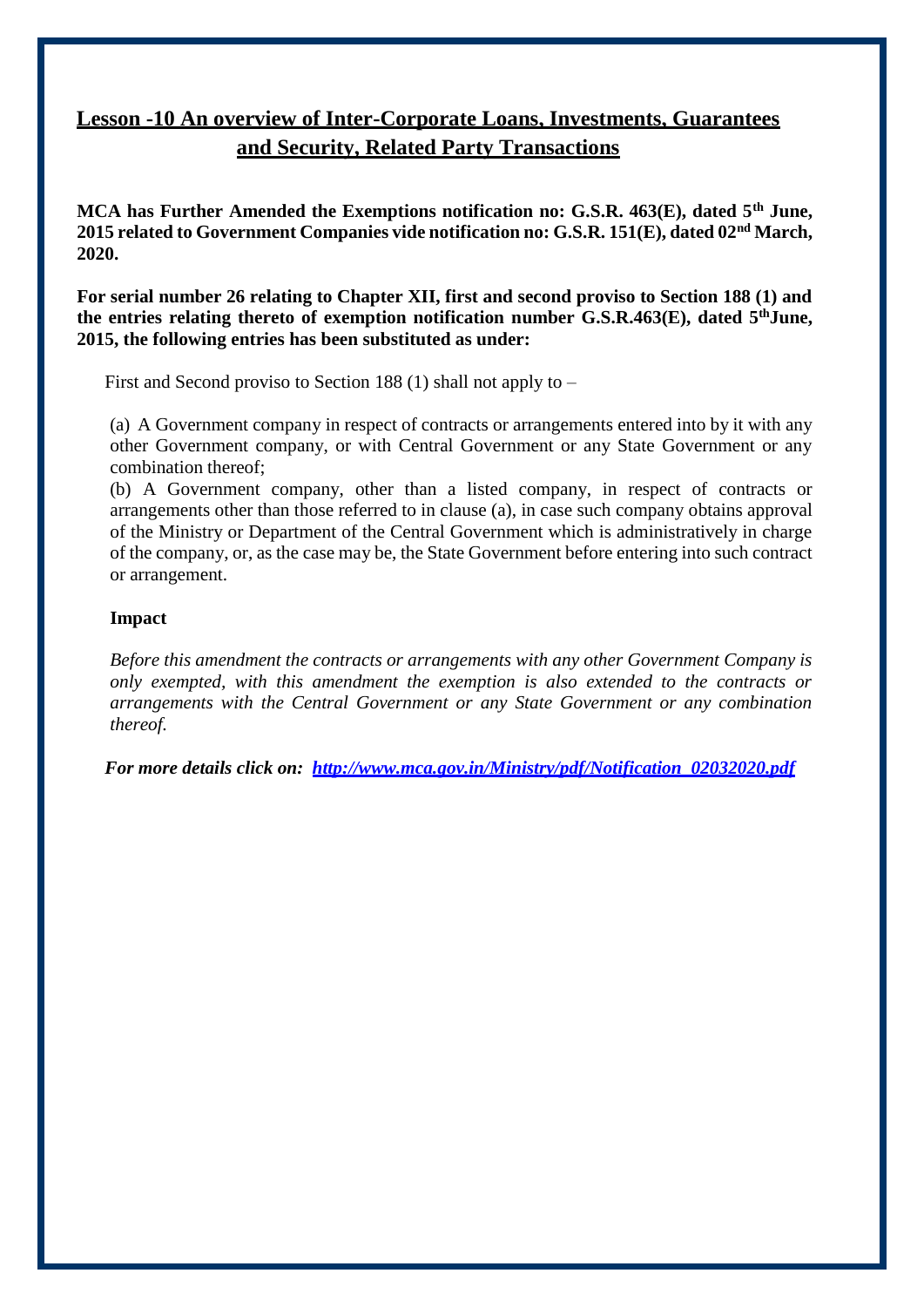# **Lesson 12-An Overview of Corporate Re-organisation**

# **1) Notification no: G.S.R. 46(E) - The Companies (Winding Up) Rules 2020, dated 24th January, 2020 (effective from 1st day of April, 2020).**

MCA vide its notification dated 24<sup>th</sup> day of January 2020 published Companies (Winding-Up) Rules, 2020 laying down procedures for winding up by the Tribunal under Chapter XX of the Companies Act, 2013 which will be effective from 1<sup>st</sup> day of April 2020.

The Companies (Winding Up) Rules 2020 provides rules for Winding up by Tribunal, Winding up by Tribunal (other than summary winding up) Debts and Claims against Company. The Winding up rules has also provided the Summary Procedure for Liquidation of Companies, Filing and Audit of Company Liquidator's Account etc.

*For more details click on: [http://www.mca.gov.in/Ministry/pdf/Rules\\_28012020.pdf](http://www.mca.gov.in/Ministry/pdf/Rules_28012020.pdf)*

# **2) MCA vide Notification No: G.S.R. 79(E)-The Companies (Compromises, Arrangements and Amalgamations) Amendment Rules, 2020, dated 03rd February, 2020 has amended the Companies (Compromises, Arrangements and Amalgamations) Rules, 2016.**

MCA vide notification dated 3<sup>rd</sup> February, 2020, has introduced the Companies (Compromises, Arrangements, and Amalgamation) Amendment Rule, 2020 for further amending the Companies (Compromises, Arrangements and Amalgamations) Rules, 2016 wherein the norms for filing the application for arrangement is specified :

As per the amended rules new sub-rule (5) has been inserted after sub-rule (4) in Rule 3, accordingly, a member of a company making an application for the arrangement pertaining to the takeover offer in terms of Section 230 (11) must fulfill two conditions namely:

- such member along with any other member shall hold not less than three-fourths of the shares in the company, and
- such application has been filed for the purpose of acquiring any part of the remaining shares of the company.

Further, the amendment also provides for the norms pertaining to the contents of the application. An application of arrangement for takeover offer shall contain:-

The report of a registered valuer disclosing the details of the valuation of the shares proposed to be acquired by the member after taking into account the following factors:—

(i) the highest price paid by any person or group of persons for acquisition of shares during last twelve months;

(ii) the fair price of shares of the company to be determined by the registered valuer after taking into account valuation parameters including return on net worth, book value of shares, earning per share, price earning multiple vis-à-vis the industry average, and such other parameters as are customary for valuation of shares of such companies

The application filed by a member must contain the details of a bank account, to be opened separately, by the member wherein a sum of amount not less than one-half of total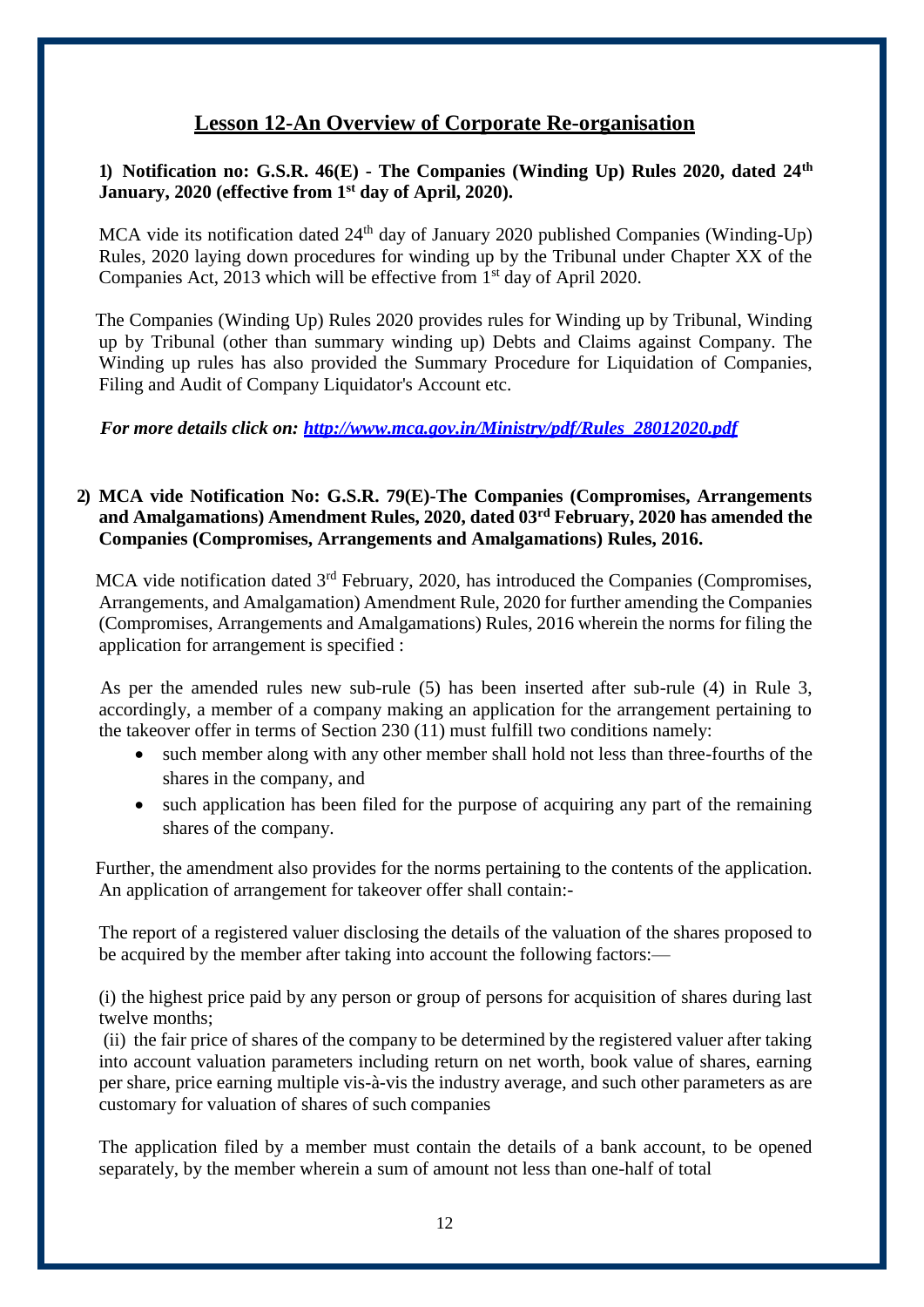consideration of the takeover offer is deposited.

*For more details click on: [http://www.mca.gov.in/Ministry/pdf/Rules1\\_04022020.pdf](http://www.mca.gov.in/Ministry/pdf/Rules1_04022020.pdf)*

# **3) Commencement Notification of Section 230 (11) & (12) of the Companies Act, 2013, 3 rd February, 2020**

In exercise of the powers conferred by sub-section (3) of section 1 of the Companies Act, 2013 (18 of 2013), the Central Government hereby appoints the  $03<sup>rd</sup>$  February, 2020 as the date on which the provisions of sub-sections (11) and (12) of section 230 of the Companies Act, 2013 shall come into force.

# *For more details click on: [http://www.mca.gov.in/Ministry/pdf/Notification\\_04022020.pdf](http://www.mca.gov.in/Ministry/pdf/Notification_04022020.pdf)*

| 20.12.2019 | Joint Commissioner of Income Tax (OSD), Circle (3)(3)- NCLAT   |  |
|------------|----------------------------------------------------------------|--|
|            | $\perp$ 1 & Ors. (Appellants) vs. Reliance Jio Infocomm Ltd. & |  |
|            | <b>Ors.</b> (Respondents)                                      |  |

### **Mere fact that a Scheme of Arrangement may result in reduction of tax liability does not furnish a basis for challenging the validity of the same**.

The NCLAT, held that without going to the record and without placing any evidence or substantiating the allegation of avoidance of tax by appearing before the Tribunal, it was not open to the income tax department to hold that the composite scheme of arrangement amongst the petitioner companies and their respective shareholders and creditors is giving undue favour to the shareholders of the company and also the overall scheme of arrangement results into tax avoidance.

The NCLAT observed that mere fact that a scheme may result in reduction of tax liability does not furnish a basis for challenging the validity of the same. The Income Tax Department, which sought for liberty, while accepted by the Petitioner Companies (Respondents herein) and the NCLT, Ahmedabad bench while approving the Composite Scheme of Arrangement has granted liberty. Such liberty to the Income Tax Department to enquire into the matter, if any part of the Composite Scheme of Arrangement amounts to tax avoidance or is against the provisions of the Income Tax and is to let it take appropriate steps if so required. Thus, NCLAT upheld the decision of NCLT, Ahmedabad bench and in view of the liberty given to the Income Tax Department decided not to interfere with the Scheme of Arrangement as approved by the Tribunal and dismissed the appeals filed.

| 06.07.2020   Aruna Oswal (Appellant) vs. Pankaj Oswal $\&$ The |                    |  |  |  |                | <b>Supreme</b> |
|----------------------------------------------------------------|--------------------|--|--|--|----------------|----------------|
|                                                                | Ors. (Respondents) |  |  |  | Court of India |                |

 **Dispute of Inheritance of Shares is a civil dispute, it cannot be decided under section 241/242 of the Companies Act, 2013**

### **Fact of the case:**

 The brief facts of the case are that Late Mr. Abhey Kumar Oswal, during his lifetime, held as many as 5,35,3,960 shares in M/s. Oswal Agro Mills Ltd., a listed company. He died on 29.3.2016. Mr. Abhey Kumar Oswal filed a nomination according to section 72 of the Companies Act, 2013 in favour of Mrs. Aruna Oswal, his wife. Two witnesses duly attested the nomination in the prescribed manner. The name of Mrs. Aruna Oswal, the appellant, was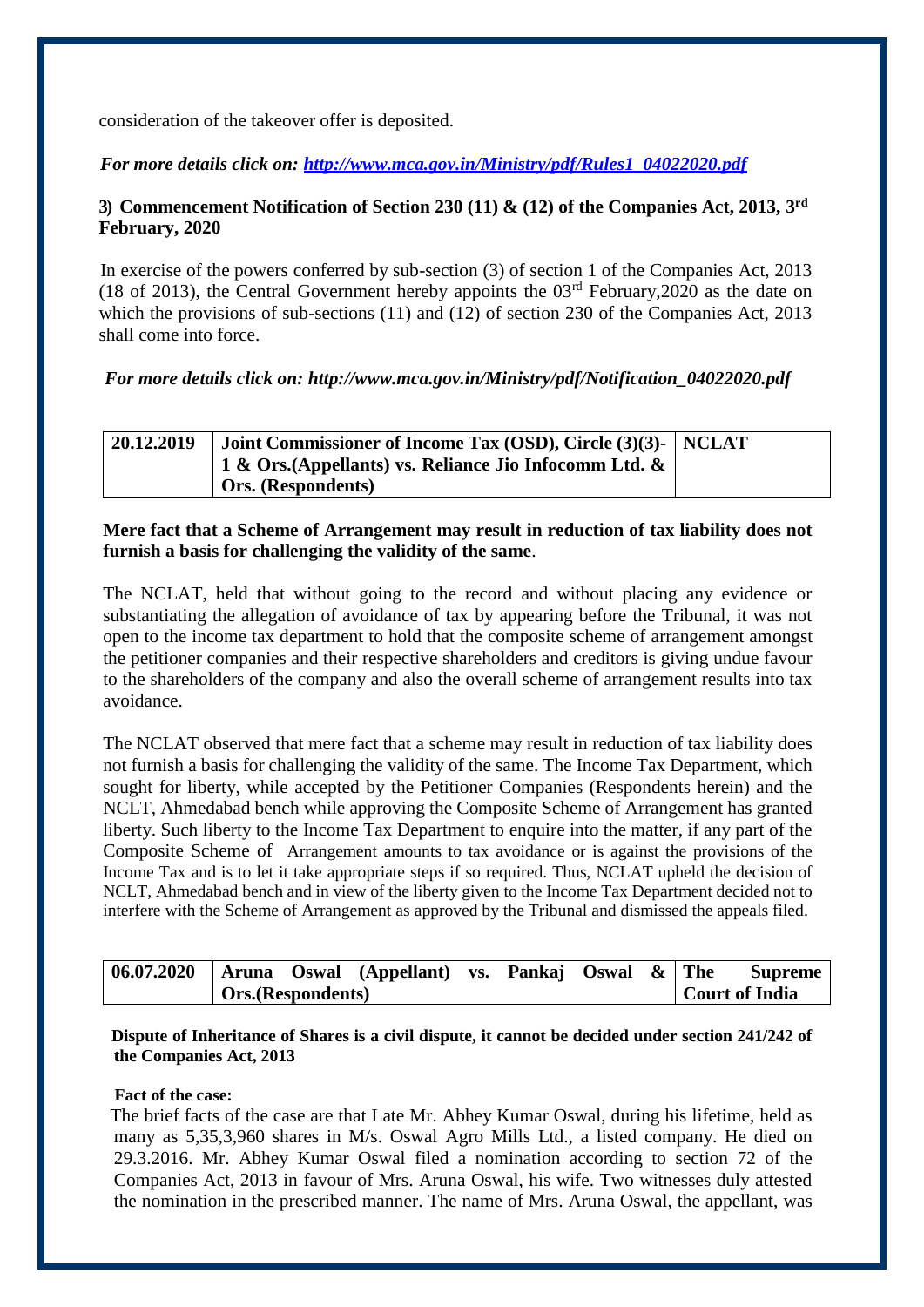registered as a holder on 16.4.2016 as against the shares held by her deceased husband.

 Pankaj Oswal (respondent no.1), son of late Abhay Oswal filed a partition suit in High Court claiming entitlement to 1/4th of the estate of his father including the deceased's shareholdings. The High Court passed an interim order to maintain status quo concerning shares and other immoveable property.

While the suit was pending, respondent no.1 also moved the NCLT, Chandigarh, alleging 'oppression and mismanagement' under Section 241/242 of the Companies Act, 2013 in the affairs of respondent no.2 company. The appellant challenged the maintainability of the petition. The NCLT directed filing of reply to the petition, without deciding the question of maintainability.

 This was challenged before NCLAT, which in turn directed the NCLT to decide the question of maintainability of the petition. The NCLT thereafter dismissed the challenge to maintainability and held that the respondent no.1, being a legal heir, was entitled to one-fourth of the property/shares. Therefore, the matter eventually reached the Supreme Court of India.

#### **Judgement**

 Supreme Court observed that the basis of the petition is the claim by way of inheritance of 1/4th shareholding so as to constitute 10% of the holding. This is the right, which cannot be decided in proceedings under Section 241/242 of the Companies Act, 2013. Thus, filing of the petition under sections 241 and 242 seeking waiver is a misconceived exercise as the, respondent no.1 has to firmly establish his right of inheritance before a civil court to the extent of the shares he is claiming; more so, in view of the nomination made as per the provisions contained in Section 71 of the Companies Act, 2013. In order to maintain the proceedings, the respondent should have waited for the decision of the right title and interest, in the civil suit concerning shares in question.

The orders passed by the NCLT as well as NCLAT are set aside, and the appeals are allowed.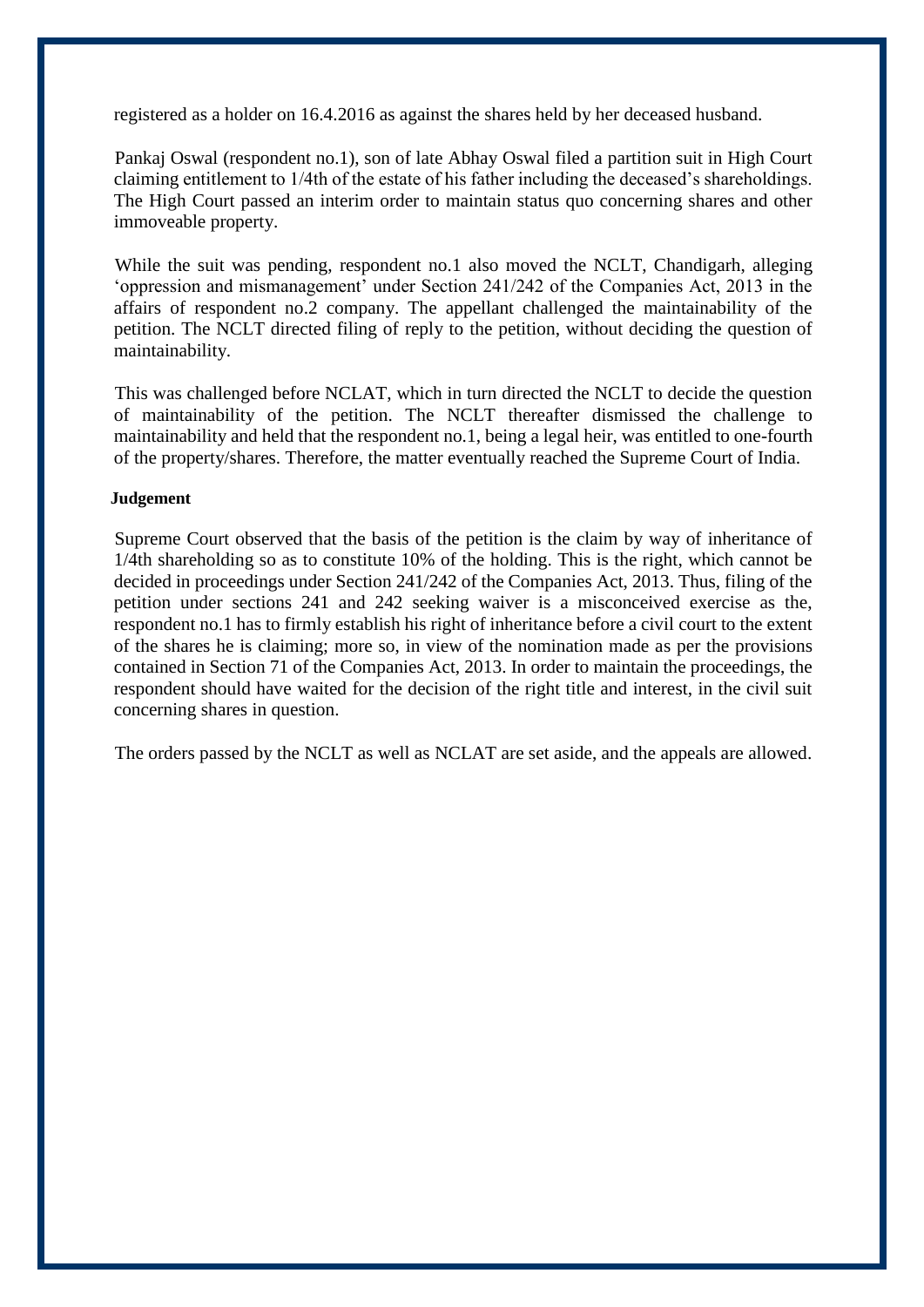# **Lesson 13- An Introduction to MCA 21 and Filing in XBRL**

# **1) Notification No:G.S.R.60(E)-The Companies (Accounts) Amendment Rules, 2020, dated 30th January,2020**

In the Companies (Accounts) Rules, 2014 in rule 12, after sub-rule (1), the following subrule shall be inserted, namely:- ―

(1A) Every Non-Banking Financial Company (NBFC) that is required to comply with Indian Accounting Standards (Ind AS) shall file the financial statements with Registrar together with Form AOC-4 NBFC (Ind AS) and the consolidated financial statement, if any, with Form AOC-4 CFS NBFC (Ind AS).

*For more details click on : [http://www.mca.gov.in/Ministry/pdf/Rules\\_31012020.pdf](http://www.mca.gov.in/Ministry/pdf/Rules_31012020.pdf)*

### **2) Notification no: G.S.R. 81(E) NIDHI (Amendment) Rules 2020, dated 3rd February, 2020 (effective from 10th February, 2020).**

New Forms were notified in place of existing NDH-1, NDH-2 & NDH-3.

- (i) FORM NO. NDH-I: Return of Statutory Compliances
- (ii) FORM NO. NDH-2: Application for extension of time
- (iii) FORM NO. NDH-3: Return of Nidhi Company for the half year ended

*For more details click on: [http://www.mca.gov.in/Ministry/pdf/Rules2\\_04022020.pdf](http://www.mca.gov.in/Ministry/pdf/Rules2_04022020.pdf)*

### **3) Notification No:G.S.R.114(E)-NIDHI (Second Amendment) Rules, 2020, dated 14th February, 2020.**

**In the Nidhi Rules, 2014, in rule 23A, for the words "six months" the words "nine months" shall be substituted.**

### **Impact**

*As per the amended rule 23A- every company referred to in clause (b) of [Rule 2 o](http://ebook.mca.gov.in/Actpagedisplay.aspx?PAGENAME=18220)f Nidhi Rules and every Nidhi incorporated under the Act, before the commencement of Nidhi (Amendment) Rules, 2019 i.e.15.08.2019, shall also get itself declared as Nidhi in accordance with [rule 3A o](http://ebook.mca.gov.in/Actpagedisplay.aspx?PAGENAME=28472)f Nidhi Rules,2014 within a period of one year from the date of its incorporation or within a period of nine months from the date of commencement of Nidhi (Amendment) Rules, 2019 i.e. 15.08.2019, whichever is later.*

*(The period was initially 6 months from commencement of Nidhi (Amendment) Rules, 2019 which is hereby extended for another 3 months.)*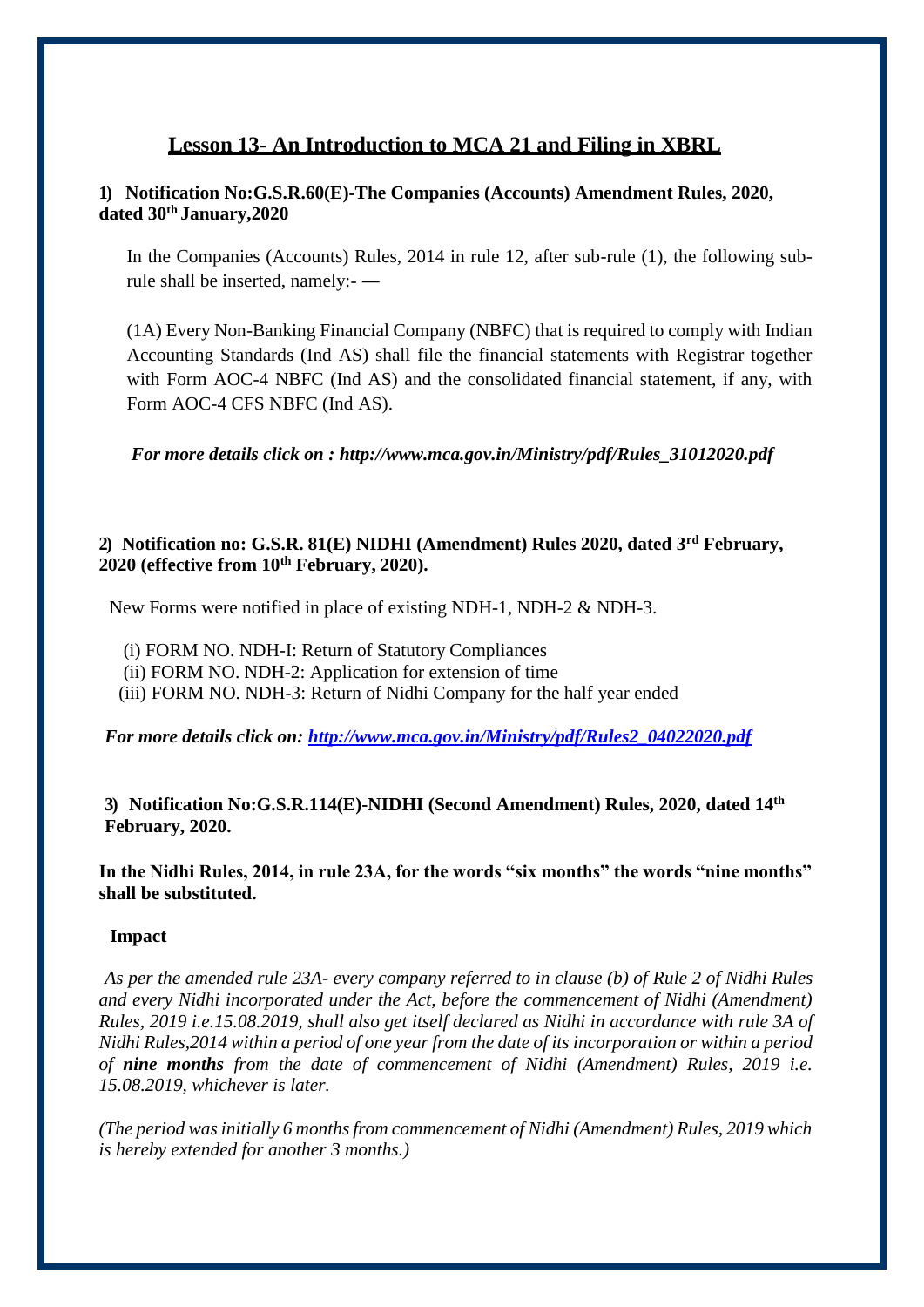### *For more details click on: [http://www.mca.gov.in/Ministry/pdf/rule\\_14022020.pdf](http://www.mca.gov.in/Ministry/pdf/rule_14022020.pdf)*

### **4) Corrigendum pertaining to Nidhi (Second Amendment) Rules, 2020, dated 2nd March, 2020.**

The Ministry of Corporate Affairs vide its notification no: G.S.R.-150(E), dated 2<sup>nd</sup> March, 2020 has issued a corrigendum pertaining to Nidhi (Second Amendment) Rules, 2020, notification dated 14<sup>th</sup> February, 2020.

### **As per the corrigendum**

**At page 2, in line 9, for "rule 23A" read "rule 23A and first proviso to rule 23B".**

*Hence, in the Nidhi Rules, 2014, in rule 23A and first proviso to rule 23B for the words "six months" the words "nine months" shall be substituted.*

### **Post Amendment**

*As per the amended rule, in the first proviso to rule 23B, no fees shall be charged under this rule for filing Form NDH-4, in case it is filed within nine month of the commencement of Nidhi (Amendment) Rules, 2019 i.e. 15.08.2019.*

*(The period was initially 6 months from commencement of Nidhi (Amendment) Rules, 2019 which is hereby extended for another 3 months.)*

*For more details click on: [http://www.mca.gov.in/Ministry/pdf/rule\\_02032020.pdf](http://www.mca.gov.in/Ministry/pdf/rule_02032020.pdf)*

# **5) Sensitization of Nidhi Companies towards compliance of provisions of Section 406 of Companies Act, 2013 and Nidhi Rules, 2014 as amended vide Nidhi (Amendment) Rules, 2019 w.e.f 15.08.2019 and general public to invest in genuine and compliant Nidhis only.**

In order to make regulatory regime for Nidhi Companies more effective and also to accomplish the objectives of transparency & investor friendliness in corporate environment of the country, the Central Government has recently amended the provisions related to NIDHI under the Companies Act, 2013 and the Rules (effective from 15.08.2019).

Under Nidhi Rules, 2014, Nidhi is a company which has been incorporated as a Nidhi with the object of cultivating the habit of thrift and saving amongst its members, receiving deposits from, and lending to, its members only, for their mutual benefit.

The amended provisions of the Companies Act (Section 406) and Nidhi rules (as amended w.e.f. 15.08.2019) require that the Nidhi companies have to apply to the Central government for updation of their status/ declaration as Nidhi Company in Form NDH-4.

# **The time-frame for applying to Central Government in form NDH-4 is as under:-**

(I) Companies incorporated as Nidhi before Nidhi Amendment Rules, 2019 i.e. 15.08.2019 have to apply within a period of one year from the date of its incorporation or within 9 months of the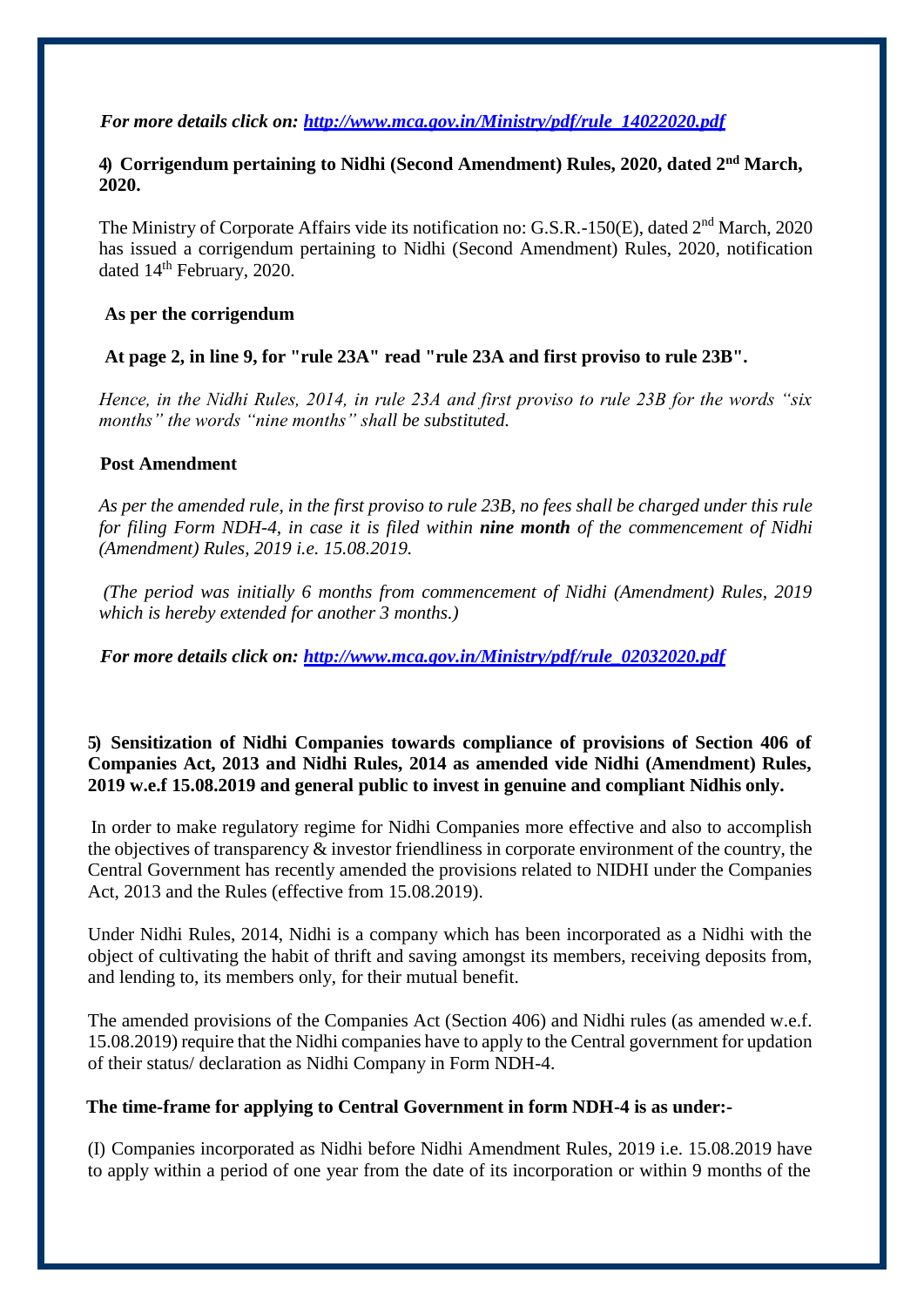Nidhi Amendment Rules i.e. 15.08.2019 whichever is later.

(II) Companies incorporated as Nidhi on or after Nidhi Amendment Rules, 2019 i.e. 15.08.2019 have to apply within 60 days of expiry of one year from the date of incorporation or extended period (as granted by concerned Regional Director).

1) In case a company does not comply with the above requirements, it shall not be allowed to file Form No. SH–7 (Notice to Registrar for any alteration of share capital) and Form PAS–3 (Return of Allotment).

2) Such companies are required to ensure strict adherence to provision of Companies Act, 1956/2013 and Nidhi Rules, 2014 as amended. In case of contravention of the provisions of these Rules, the company and every officer of the company who is in default shall initially be punishable with fine which may extend to five thousand rupees and further fine in case of continuous violations.

3) Investors are advised to verify the status of Nidhi company from the notification issued by Central Government in official gazette before making any investment or deposit.

*For more details click on: [http://www.mca.gov.in/Ministry/pdf/Nidhi\\_19032020.pdf](http://www.mca.gov.in/Ministry/pdf/Nidhi_19032020.pdf)*

### **6) Notification Number G.S.R. 127(E)-The Companies (Registration Offices and Fees) Amendment Rules, 2020, dated: 18th February, 2020.**

As per the Amendment Rules, Form No- GNL-2 [Pursuant to rule 12(2) of the Companies (Registration Offices and Fees) Rules, 2014] i.e. Form for submission of documents with the Registrar shall be substituted. New Form notified in place of existing GNL-2

*For more details click on :http://www.mca.gov.in/Ministry/pdf/rule 19022020.pdf* 

# **7) Notification Number G.S.R. 128(E)-The Companies (Incorporation) Amendment Rules, 2020 (Effective from 23rd February, 2020)**

In the Companies (Incorporation) Rules, 2014, for rule 9,

*The following rule shall be substituted,* namely:-

### **Rule 9 of the Companies (Incorporation) Rules, 2014 -Reservation of name or change of name**

An application for reservation of name shall be made through the web service available at [www.mca.gov.in](http://www.mca.gov.in/) by using web service SPICe+ (Simplified Proforma for Incorporating Company Electronically Plus: INC-32) and for change of existing name by using web service RUN (Reserve Unique Name) along with fee as provided in the Companies (Registration Offices and Fees) Rules, 2014, which may either be approved or rejected, as the case may be, by the Registrar, Central Registration Centre after allowing re-submission of such web form within fifteen days for rectification of the defects, if any, with effect from the 23<sup>rd</sup> February, 2020.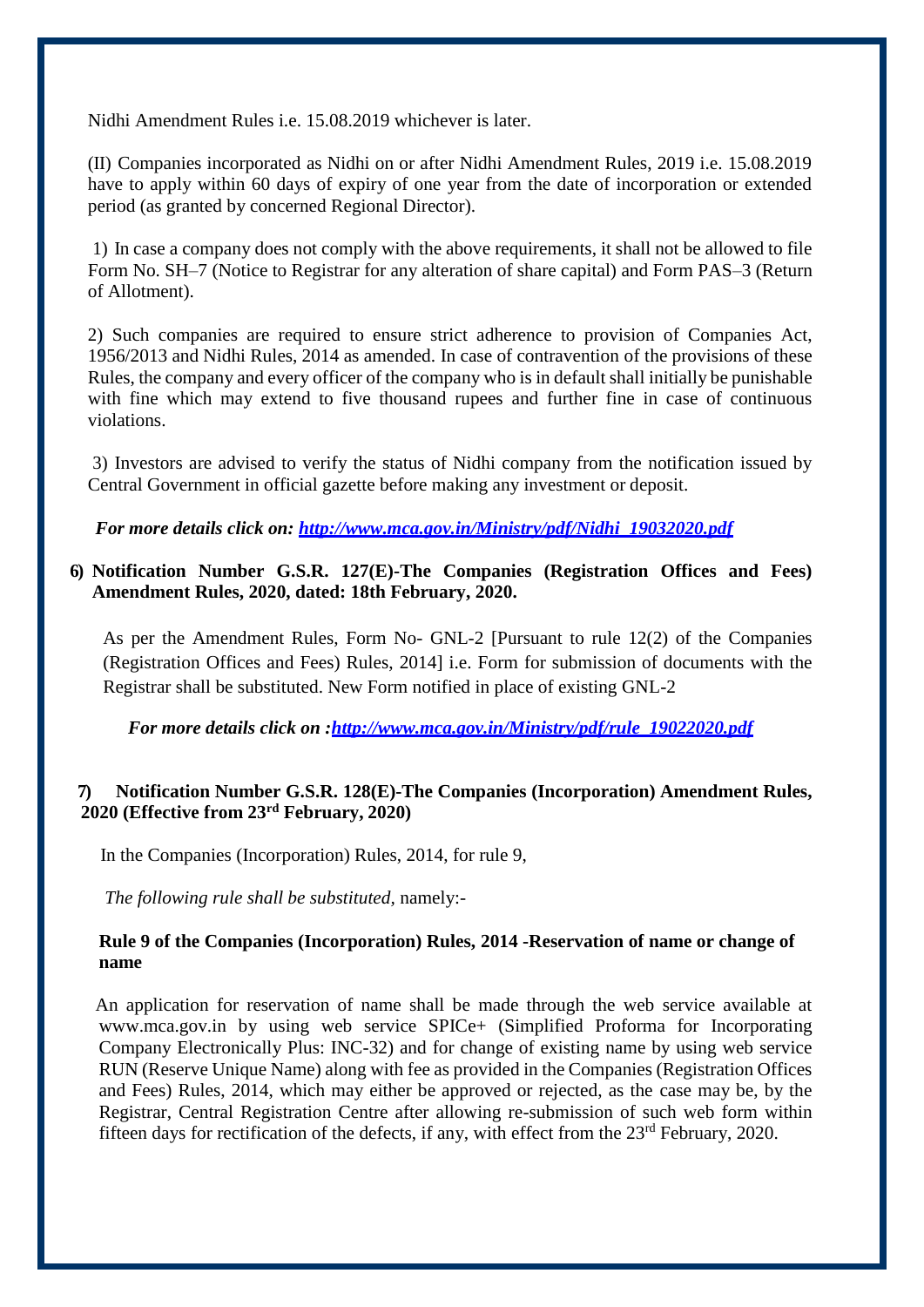**In rules 10, 12, sub-rule (1) of rule 19, sub-rules (1), (2), (3), (4), (7) and (9) of rule 38 of the Companies (Incorporation) Rules, 2014,** for the words, "Form No INC-32 (SPICe), wherever they occur, the following words **"SPICe+ (Simplified Proforma for Incorporating Company Electronically Plus: INC -32)"** shall be substituted with effect from the 23<sup>rd</sup> February, 2020.

### **In Rule 38 of the Companies (Incorporation) Rules, 2014**

In the marginal heading, for the word, "**Electronically (SPICE)",** the words, **"Electronically Plus (SPICE +)"** shall be substituted with effect from the  $23<sup>rd</sup>$  February, 2020.

### **In rule 38A of the Companies (Incorporation) Rules, 2014 –**

(i) In the marginal heading for the words, **'and Employees' Provident Fund Organisation (EPFO) Registration** the following words, "**Employees' Provident Fund Organisation (EPFO) Registration and Profession Tax Registration and Opening of Bank Account"** shall be substituted.

(ii) for the letters "AGILE", the letters "AGILE - PRO", shall be substituted;

(iii) after clause (c*), the following clauses shall be inserted, namely*: -

- "(c) Profession Tax Registration with effect from the  $23<sup>rd</sup>$  February, 2020
- (d) Opening of Bank Account with effect from 23rd February, 2020."

### **Impact**

*As part of Government of India's Ease of Doing Business (EODB) initiatives, the Ministry of Corporate Affairs has introduced a new Web Form 'SPICe+' w.e.f. 23rd February, 2020 replacing the existing SPICe form. SPICe+ is an integrated Web form offering multiple services viz.name reservation, incorporation, DIN allotment (Maximum 3 DIN), mandatory issue of PAN, TAN, EPFO registration, ESIC registration, Profession Tax registration (Maharashtra) and Mandatory opening of Bank Account for the Company. It also facilitates allotment of GSTIN wherever so applied for by the Stakeholders. After introduction of SPICe+ web form RUN is applicable only for the change of name of the existing companies.*

*For more details click on : [http://www.mca.gov.in/Ministry/pdf/rule\\_22022020.pdf](http://www.mca.gov.in/Ministry/pdf/rule_22022020.pdf)*

**8)** New companies incorporated through SPICe+ and thereby have obtained EPFO/ESI numbers will have to file statutory returns only when they cross thresholds prescribed under the relevant Acts.

*For more details click on :<http://www.mca.gov.in/MinistryV2/homepage.html>*

**9) Notification No: G.S.R. 170(E)-The Companies (Registration Offices and Fees) Second Amendment Rules, 2020, dated 12th March, 2020.**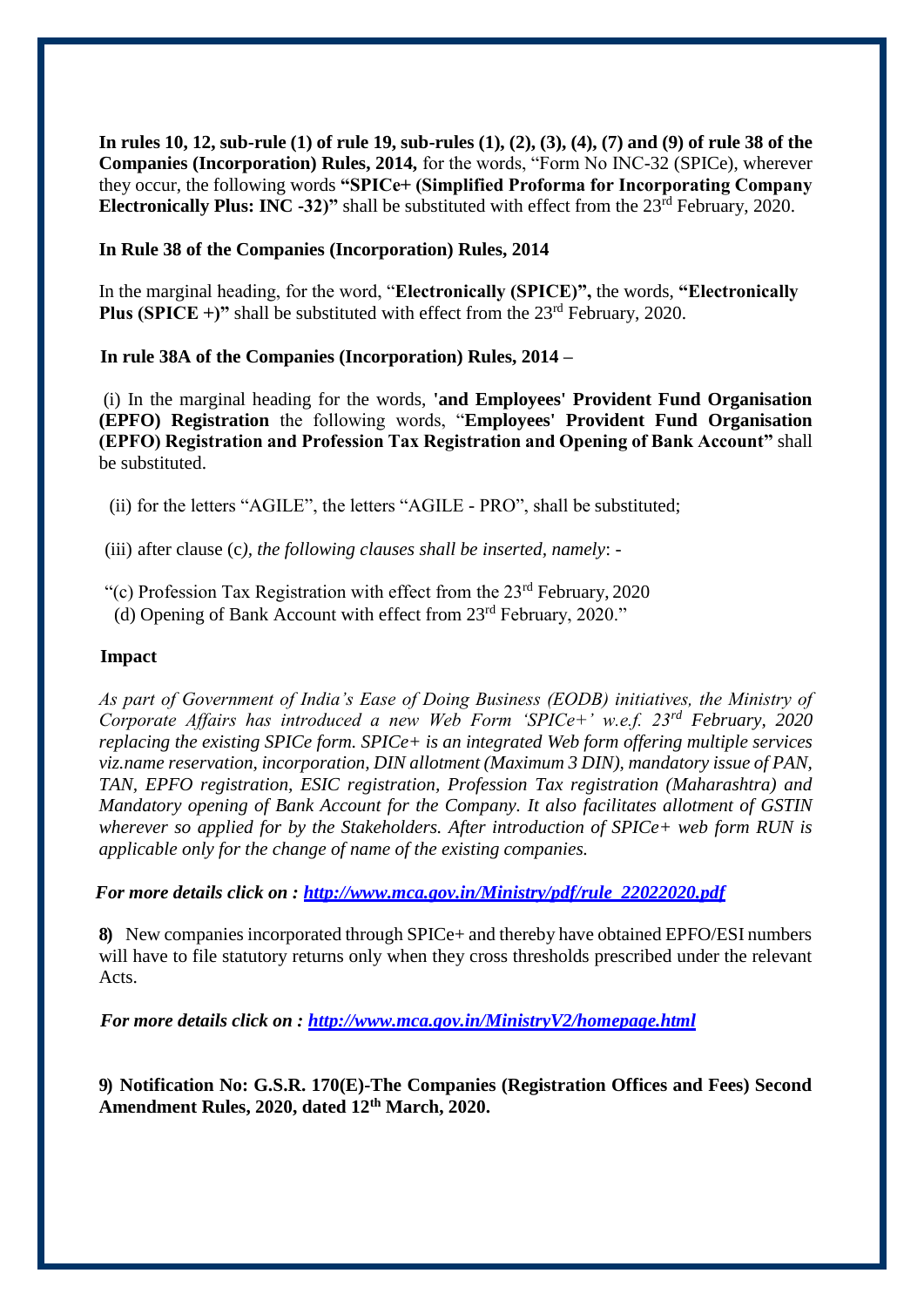In the Companies (Registration Offices and Fees) Rules, 2014, in the Annexure, in Form No. GNL-2.

(i) in serial number 3, after item number "Form 159 of the Companies (Court) Rules,1959"

*the following item shall be inserted, namely.-*

"Filing under Insolvency and Bankruptcy Code, 2016".

(ii) after the first verification column, the following shall be inserted, namely.-

"Particulars of the person signing and submitting the form"

| Name     |  |
|----------|--|
| Capacity |  |

*For more details click on [:http://www.mca.gov.in/Ministry/pdf/rule1\\_13032020.pdf](http://www.mca.gov.in/Ministry/pdf/rule1_13032020.pdf)* 

# **10) Notification Number G.S.R.-169(E) - The Companies (Incorporation) Second Amendment Rules, 2020, dated 12th March, 2020.**

In the Companies (Incorporation) Rules, 2014, in the Annexure, in Form No.INC-28, in serial number 5, in clause (a) after sub-clause (ii), the following sub-clause shall be inserted, namely-

"(iii) Section of Insolvency and Bankruptcy Code, 2016 under which order passed"

*For more details click on : [http://www.mca.gov.in/Ministry/pdf/rule\\_13032020.pdf](http://www.mca.gov.in/Ministry/pdf/rule_13032020.pdf)*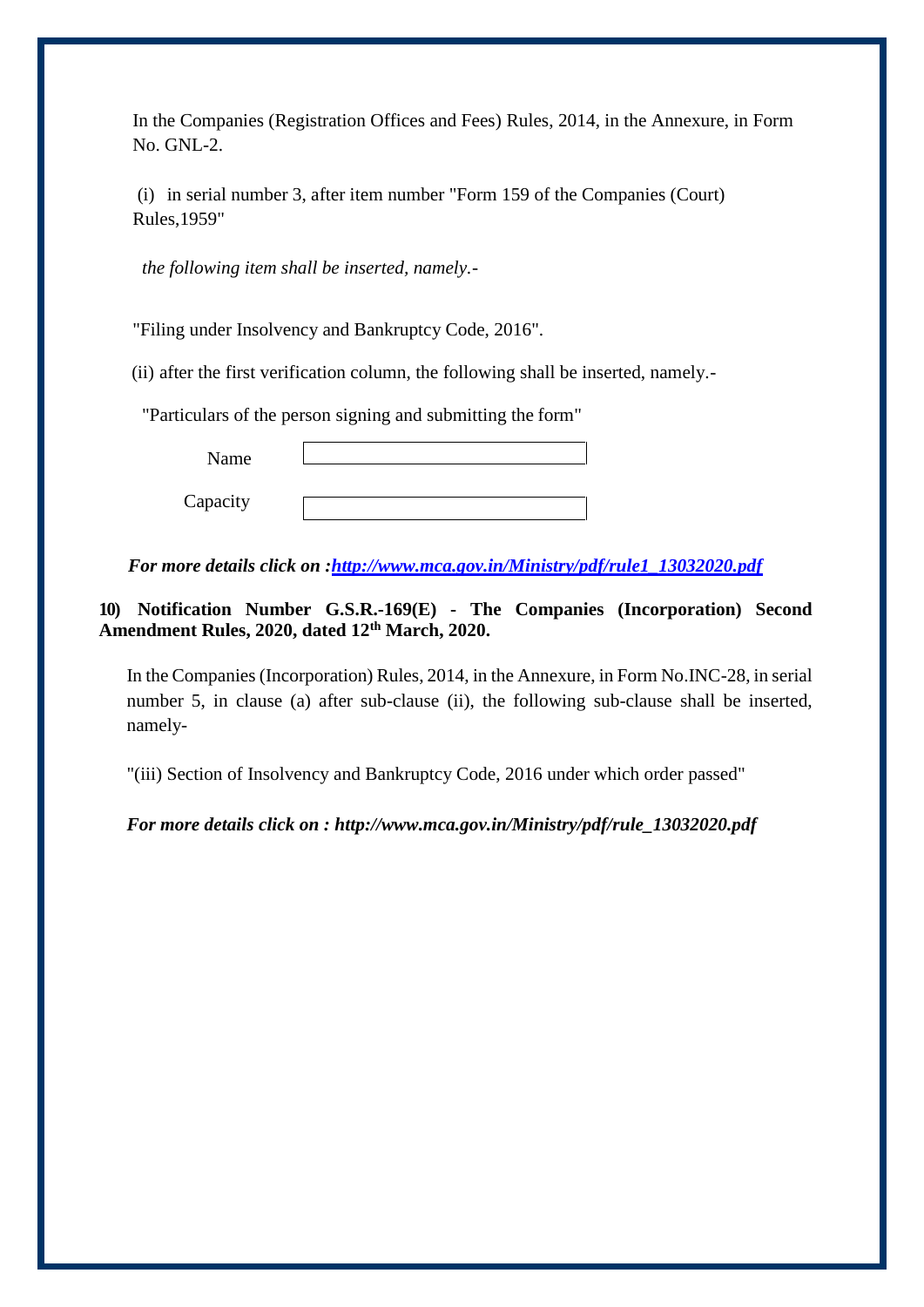# **Lesson-16 Directors**

**1)General Circular No. 1/2020-Clarification on prosecutions filed or internal adjudication proceedings initiated against Independent Directors, Non-Promoters and Non-KMP Non-Executive Directors, dated 02nd March, 2020.**

This circular clearly shows the ministry's resolve and intent to give protection to independent directors and other non-executive directors from prosecution for both civil and criminal offenses, unless there is strong evidence against them being party to any fraud committed by the company.

Section 149(12) of the Companies Act, 2013 is a non-obstante clause which provides that an independent director and a non-executive director not being promoter or key managerial personnel shall be held liable, only in respect of such acts of omission or commission by a company which had occurred with his knowledge, attributable through Board processes, and with his consent or connivance or where he had not acted diligently.

In view of this expressed provision of Section 149(12) of the Companies Act, 2013, Independent Directors and Non-Executive Directors (not being promoter or KMP) should not be arrayed in any criminal or civil proceedings under the Act, unless the above mentioned criterion is met.

MCA has clarified that at the time of serving notices to the company during inquiry, inspection, investigation or adjudication proceedings etc, necessary documents may be sought so as to ascertain the involvement of concerned officers of the Companies and due care must be taken to ensure that unnecessarily any civil or criminal proceedings is not initiated against the Independent directors or Non-Executive Directors unless sufficient evidence exists against them.

The records available in the office of the Registrar, including e-forms DIR-11 or DIR-12, along with the copies of Annual Returns or financial statements should also be examined, so as to ascertain whether a particular director or the KMP was serving in the company as on the date of default.

In case of any doubt, with regard to the liability of any person, for any proceedings required to be initiated by the Registrar, guidance may be sought from the Ministry of Corporate Affairs through the office of Director General of Corporate Affairs. Consequently any such proceedings must be initiated after due sanction from the Ministry. Further, with respect to cases where prosecution may have been already filed but does not meet the above mentioned criteria, then such cases may be submitted to the ministry for necessary examination and further direction.

The Ministry of Corporate Affairs has directed all Registrars of Companies to immediately and scrupulously follow the above Standard Operating Procedure with respect to all ongoing cases.

*For more details click on : [http://www.mca.gov.in/Ministry/pdf/Circular\\_03032020.pdf](http://www.mca.gov.in/Ministry/pdf/Circular_03032020.pdf)*

### **2) MCA vide notification no: G.S.R.145(E) notified the Companies (Appointment and Qualification of Directors) Amendment Rules, 2020, dated 28th February, 2020**

 $(i)$  In Rule 6 (1), in clause (a) of the Companies (Appointment and Qualification of Directors) Rules, 2014, MCA has extended the date of registration of details of Independent Directors in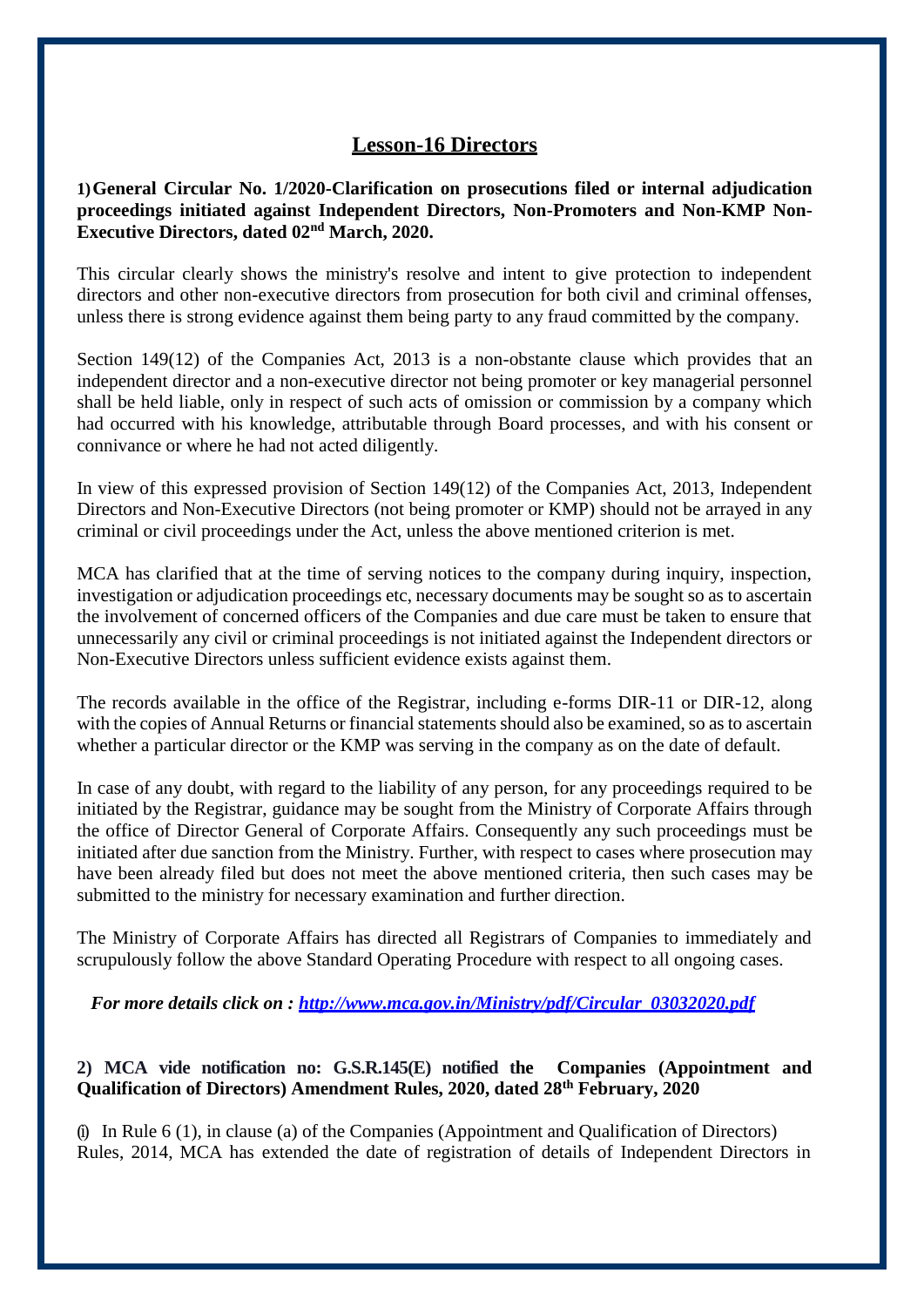Independent Director Databank by 2 months from initial **"three months"** to **"five months"** from the commencement of the Companies (Appointment and Qualification of Directors) Fifth Amendment Rules, 2019 .

*However, MCA has further extended the date of registration vide the Companies (Appointment and Qualification of Directors) Second Amendment Rules,2020 dated 29thApril,2020 by another 2 months from five to seven months.*

*Furthermore, MCA vide the Companies (Appointment and Qualification of Directors) Third Amendment Rules, 2020, dated 23rd June, 2020 has further extended the period of registration* of *details of Independent Directors in Independent Director Databank under Rule 6(1)(a) from seven to ten months.*

### **After all the amendments, revised rule 6(1) clause (a) of the Companies (Appointment and Qualification of Directors) Rules, 2014 shall be read as under:**

Compliances required by a person eligible and willing to be appointed as an independent director.

(1) Every individual –

(a) who has been appointed as an independent director in a company, on the date of commencement of the Companies (Appointment and Qualification of Directors) Fifth Amendment Rules, 2019, shall within a period of **ten months** from such commencement; or

(b) who intends to get appointed as an independent director in a company after such commencement, shall before such appointment,

apply online to the institute for inclusion of his name in the data bank for a period of one year or five years or for his life-time, and from time to time take steps as specified in Rule 6(2) of the Companies (Appointment and Qualification of Directors) Rules, 2014, till he continues to hold the office of an independent director in any company.

*For more details click on : [http://www.mca.gov.in/Ministry/pdf/rule\\_28022020.pdf](http://www.mca.gov.in/Ministry/pdf/rule_28022020.pdf) [http://www.mca.gov.in/Ministry/pdf/Rules\\_29042020.pdf](http://www.mca.gov.in/Ministry/pdf/Rules_29042020.pdf) [http://www.mca.gov.in/Ministry/pdf/Rule2\\_25062020.pdf](http://www.mca.gov.in/Ministry/pdf/Rule2_25062020.pdf)*

(ii) MCA has exempted the experienced Key Managerial Personnel and Directors from online proficiency self-assessment test for the appointment of Independent Directors.

### **MCA has amended the first proviso to Rule 6(4) of the Companies (Appointment and Qualification of Directors) Rules, 2014, vide the Companies (Appointment and Qualification of Directors) Amendment Rules, 2020, dated 28th February, 2020 as follows:**

An individual shall not be required to pass the online proficiency self-assessment test, when he has served as director or KMP, for a total period of not less than 10 years as on the date of inclusion of his name in the databank in one or more following companies: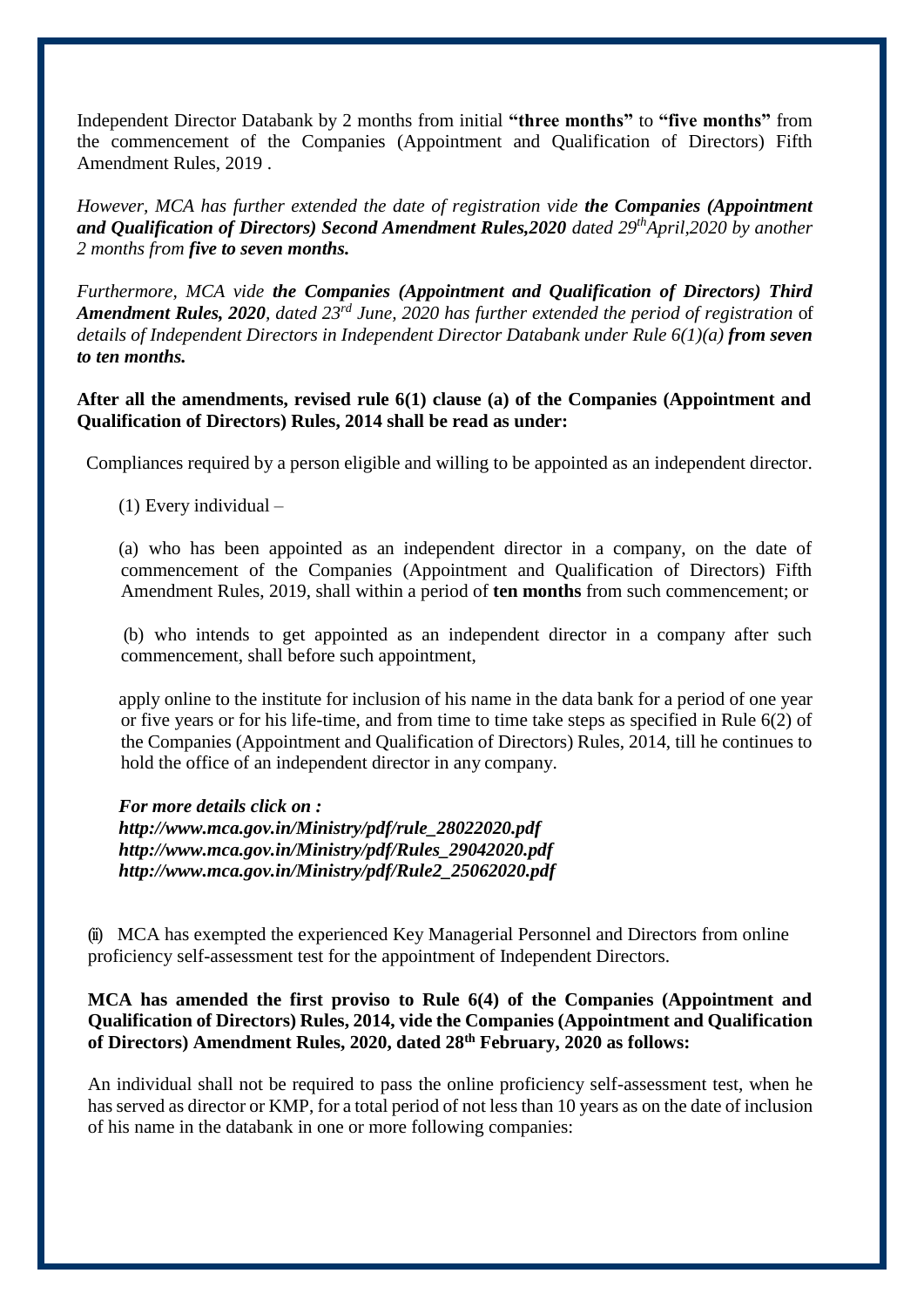- (a) Listed public company; or
- (b) Unlisted public company having a paid-up share capital of rupees ten crore or more; or
- (c) Body corporate listed on a recognized stock exchange.

### **(iii) Second proviso to Rule 6(4) of The Companies (Appointment and Qualification of Directors) Rules, 2014 for the word 'companies' the words "companies or bodies corporate" shall be substituted.**

*Post Amendment, Second proviso to Rule 6(4) of The Companies (Appointment and Qualification of Directors) Rules, 2014, shall be read as under:*

Provided further that for the purpose of calculation of the period of ten years referred to in the first proviso, any period during which an individual was acting as a director or as a key managerial personnel in two or more **companies or bodies corporate** at the same time shall be counted only once.

*For more details click on: [http://www.mca.gov.in/Ministry/pdf/rule\\_28022020.pdf](http://www.mca.gov.in/Ministry/pdf/rule_28022020.pdf)*

### **Judicial Pronouncement**

| 02.12.2019 | G. Vasudevan (Petitioner) Vs Union of India (Rep.   Madras High Court |  |
|------------|-----------------------------------------------------------------------|--|
|            | by Secretary, Ministry of Corporate Affairs and                       |  |
|            | ' Ministry of Law and Justice) (Respondents)                          |  |

 **Section 167(1)(a) Companies Act not violative of Articles 14, and 19(1)(g) of the Constitution of India.**

### **Fact of the case:**

-

Petition filed under Article 226 of the Constitution of India praying for the issuance of a writ of Declaration, to declare the "Proviso" in Section 167(1)(a) of the Companies Act 2013, as inserted vide the Companies (Amendment) Act 2017 as ultra vires the Articles 14, 19(1)(g) of the Constitution of India and declare illegal and null and void.

The challenge in the instant writ petition is to the vires of the proviso to Section  $167(1)(a)$  of the Companies Act, as inserted by the Companies (Amendment) Act 2017. The same is extracted hereunder:

"(i) in clause (a), the following proviso shall be inserted, namely: — "Provided that where he incurs disqualification under sub-section (2) of section 164, the office of the director shall become vacant in all the companies, other than the company which is in default under that sub-section.";

Section 167 of the Companies Act gives instances where the office of a Director shall become vacant. Section 167(1)(a) states that if a Director incurs any disqualification specified in Section164, then he vacates his seat as a Director. The proviso which is under challenge in the instant writ petition states that, when a company commits a default as stipulated in sub-section 2 of Section 164, then a Director of such defaulting company does not vacate the post in the company in which the default is committed but a Director of such a company has to vacate his seat as a Director in all other companies in which he is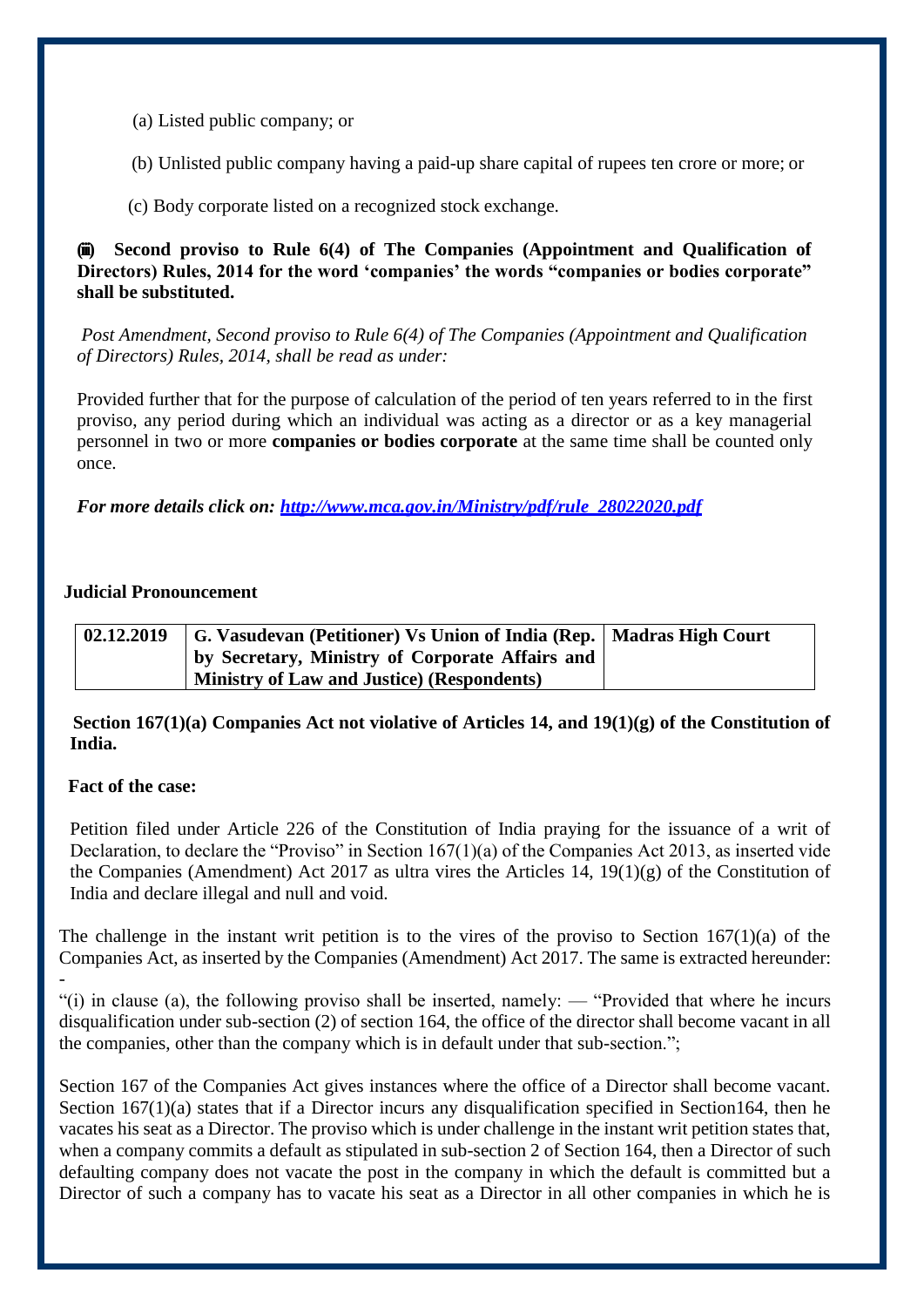#### Director.

The petitioner contends that proviso to Section  $167(1)(a)$  of the Companies Act, leads to unequal treatment being met out to Directors of a defaulting company based on whether they are Directors in other companies or not. The petitioner claims that since this proviso states that such Directors of a defaulting company would only have to vacate Directorship in other companies while retaining the same in the defaulting company, this leads to unfair treatment to those Directors who hold such posts in multiple companies.

The petitioner further claims that this differential classification is not based on an intelligible differentia and that there is no justification provided for mandating the vacation of Directorship in other companies, thus leading to this provision being arbitrary and violative of Article 14 of the Constitution of India. It is also contended that the impugned provision irrationally has a detrimental effect on other, non-defaulting companies and punishes individual Directors for the defaults of a company even when fault cannot be directly attributed to them. The petitioner also claims that the impugned proviso also violates the principles of natural justice.

#### **Issue**

The primary issue in this case relates to whether or not the proviso to Section  $167(1)(a)$  was without justification irrationally mandating the vacating of Directorship in other companies while not providing for the same in the defaulting company ?

### **Jugement:**

The Madras High Court held that the proviso to Section 167(1)(a) must be interpreted in ordinary terms and would apply to the entirety of Section 164 including sub-section 2. The Court has further held that this proviso can be justified on two grounds. Firstly, it has been reiterated that the exclusion of Directors from vacating their posts in the defaulting company while doing so in all other companies where they hold Directorship has been done in order to prevent the anomalous situation wherein the post of Director in a company remains vacant in perpetuity owing to automatic application of Section 167(1)(a) to all newly appointed Directors. Secondly, the underlying object behind the proviso to Section 167(1)(a) is seen to be the same as that of Section 164(2) both of which exist in the interest of transparency and probity in governance, Owing to these justifications, the Court thus holds that the proviso to Section 167(1)(a) is neither manifestly arbitrary nor does it offend any of the fundamental rights guaranteed under Part III of the Constitution of India. Thus, the writ petition is dismissed.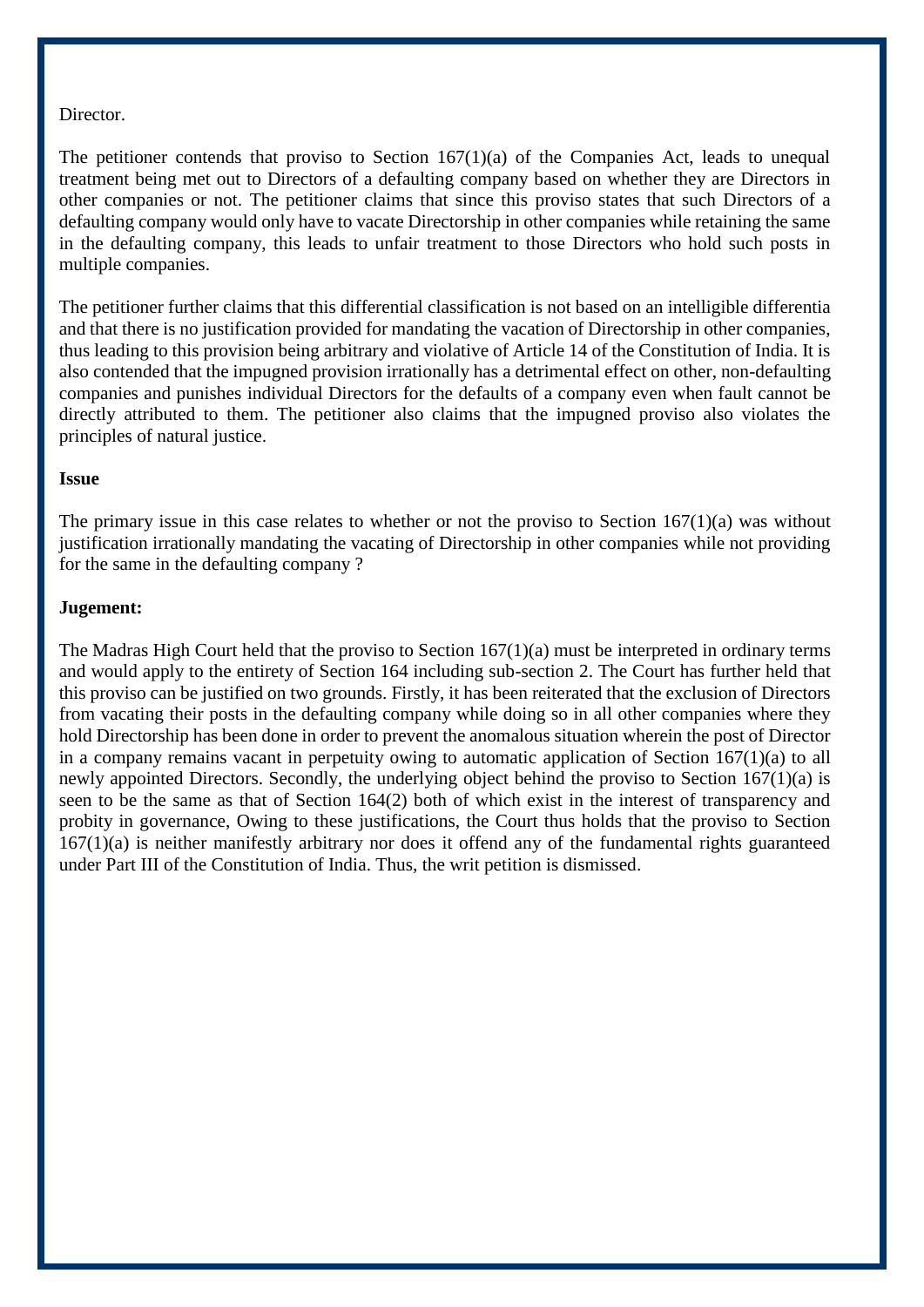# **Lesson-17- Appointment and Remuneration of Key Managerial Personnel**

**MCA vide notification no:G.S.R.13(E)-The Companies (Appointment and Remuneration of Managerial Personnel) Amendment Rules 2020, dated 03rd January, 2020 has amended Rule 8A of the Companies (Appointment and Remuneration of Managerial Personnel) Rules, 2014 as follows:-**

**"Rule 8A. Every private company which has a paid up share capital of ten crore rupees or more shall have a whole-time Company Secretary."**

# **Impact:**

*With this amendment in rule 8A of the Companies (Appointment and Remuneration of Managerial Personnel) Rules, 2014, MCA has clarified that every private company which has paid-up capital of 10 crore rupees or more need to appoint whole time Company Secretary.*

*For more details click on: [http://www.mca.gov.in/Ministry/pdf/AmdtRules\\_06012020.pdf](http://www.mca.gov.in/Ministry/pdf/AmdtRules_06012020.pdf)*

### **Judicial Pronouncement**

| 23.08.2019 | Shiv Kumar Jatia (Appellant) Vs. State of NCT of Delhi   The Supreme |                |
|------------|----------------------------------------------------------------------|----------------|
|            | (Respondent)                                                         | Court of India |

Shiv Kumar Jatia is the Managing Director of M/s. Asian Hotels which looks after Hyatt Regency Hotel.

He had authorized Mr. PR. Subramanian to apply for lodging license of the hotel. There was a contravention the condition of the lodging license which led to a hotel guest enter into a semi lit underconstruction terrace for smoking. The guest fell from the terrace of 6th floor to the 4th floor and got injured. Case was brought before the High Court which ordered for prosecution of the Managing director along with the other three accused by relying on the case of Sushil Ansal vs. State through CBI.

The Apex Court held that vicarious liability on the part of Managing Director and the Directors would arise provided any provision exists in that behalf in the statute. Further, the allegations made on the Managing Director could not establish any active role coupled with criminal intent having direct nexus with the accused.

Court observed that an individual who has perpetrated the commission of an offence on behalf of the company can be made an accused, along with the company, if there is sufficient evidence of his active role coupled with criminal intent. Further it is also held that an individual can be implicated in those cases where statutory regime itself attracts the doctrine of vicarious liability, by specifically incorporating such a provision.

Though there are allegations of negligence on the part of hotel and its officers who are incharge of day to day affairs of the hotel, so far as appellant Mr. Shiv Kumar Jatia is concerned, no allegation is made directly attributing negligence with the criminal intent attracting provisions under Sections 336, 338 read with Section 32 of IPC. There is no reason and justification to proceed against him only on ground that he was the Managing Director of M/s Asian Hotels (North) Limited, which runs Hotel Hyatt Regency. The mere fact that he was chairing the meetings of the company and taking decisions,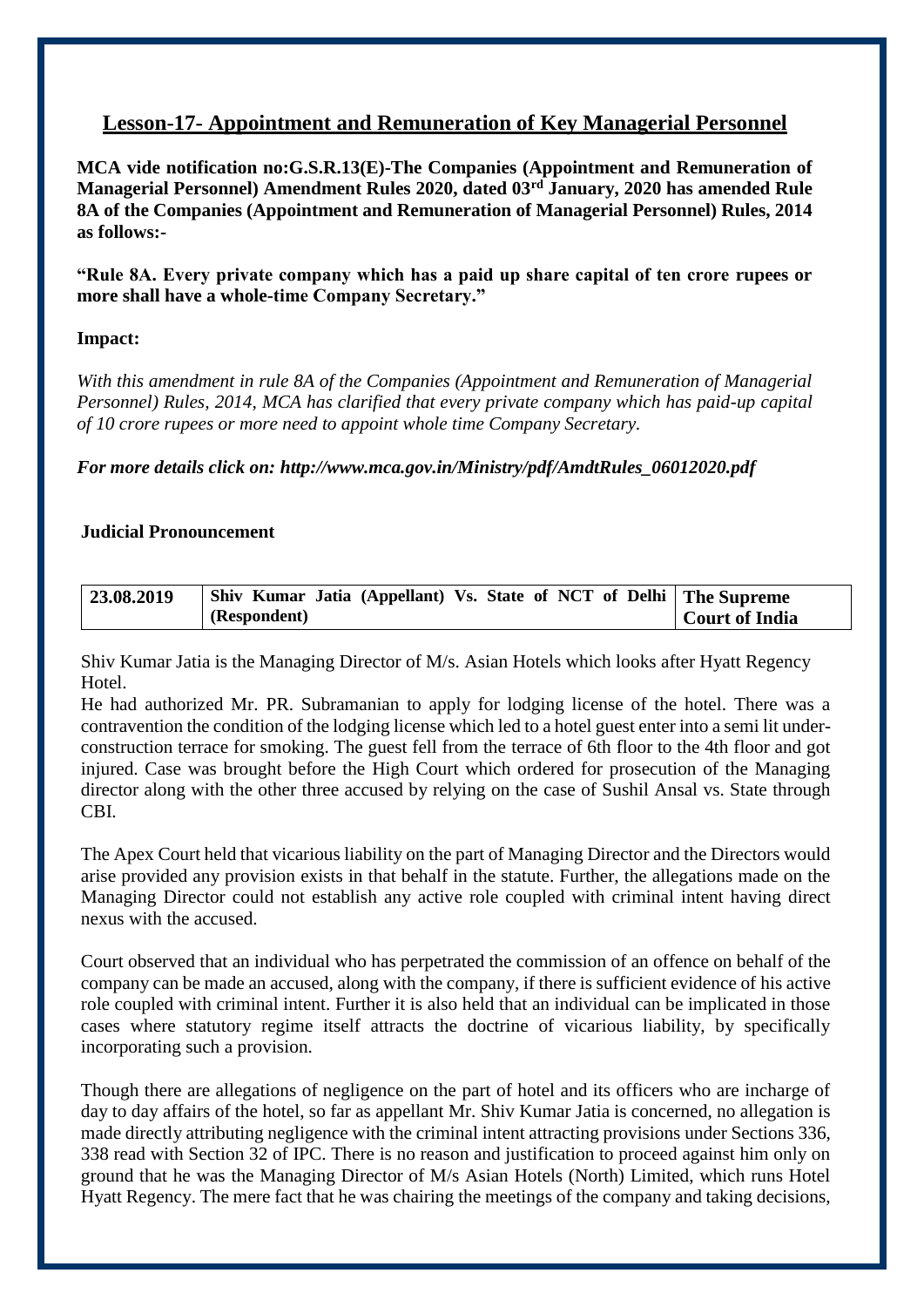by itself cannot directly link the allegation of negligence with the criminal intent.

The Court has held that the Penal Code does not contain any provision for attaching vicarious liability on the part of the Managing Director or the Directors of the Company, when the accused is a Company. The allegations made on the Managing Director was vague in nature and the criminal proceedings against Shiv Kumar Jatia as passed by the High Court, New Delhi were quashed.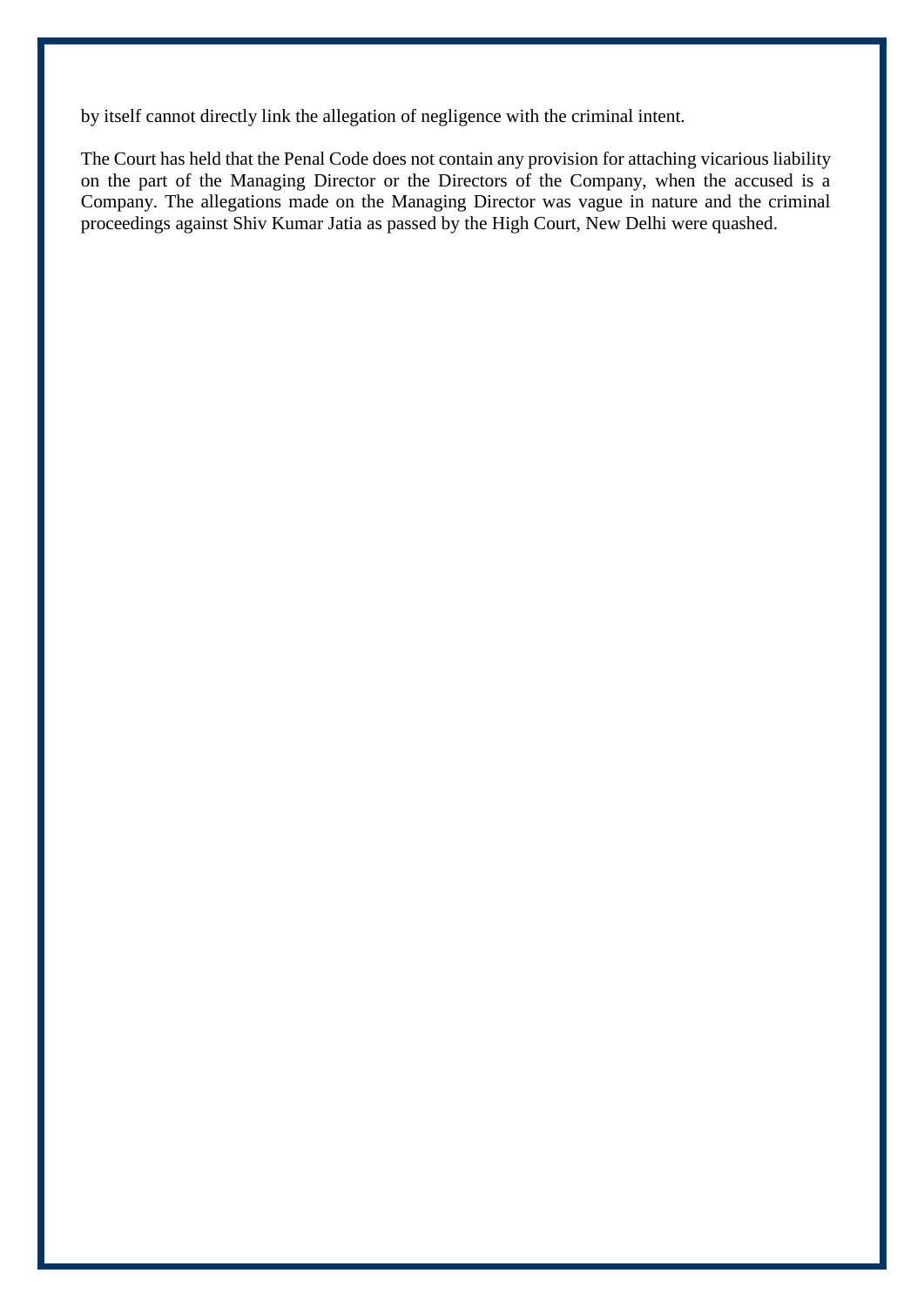# **Lesson 19-General Meetings**

#### **Judicial Pronouncement**

| 07.11.2017 | Jai Kumar Arya (Petitioner) vs. Chhaya Devi | <b>Delhi</b> | High |
|------------|---------------------------------------------|--------------|------|
|            | (Respondent)                                | Court        |      |

### **Fact of the case:**

The Company received a requisition, from its shareholders, for convening of an Extra Ordinary General Meeting (hereinafter referred to as "EGM") on 26th May 2017, with the following proposals: "(i) removal of the plaintiff (Chhaya Devi) as Director/Managing Director of the Company, (ii) setting aside a notice, earlier issued, for approval of an agenda item, dated 31st of May 2014, to terminate the directorship of the defendants, and (iii) appointment of Defendant No. 1 (Rukmini Devi) as Managing Director of the Company."

On receiving the said requisition, the plaintiff (Chhaya Devi) responded, on 25th April 2017, alleging that the requisition was not in accordance with Section 169, read with Section 115 of the Companies Act, 2013 (hereinafter referred to as "the Act"), in as much as no Special Notice had been served, by the shareholders, on the Company and, instead, the Company had simply been requested to serve notice under Section 169.

This Appeal is against order of restraining other directors from acting upon notice and for convening Board meeting for removal of managing director.

Notice only called for a meeting of Board to decide whether an EGM should be convened or not-- Where managing director filed an interlocutory application for restraining other directors of the company from acting upon notice dated 8-8-2017 for convening board meeting on 26-8-2017 for her removal, and the same was allowed by Single Judge on the ground that there was no proper requisition of shareholders for holding EGM for removal of the MD, but the said notice did not itself convene an EGM, it only called for a meeting of the Board to decide whether an EGM should be convened or not, therefore, the impugned order was to be set aside and the notice dated 8-8-2017 would stand revived.

The court observed that that no specific form or format of a "requisition" is prescribed in the Act, or in any cognate legislation, so that any document issued by the requisite member of Directors as specified in Section 100(2) of the Act (which calls for convening of an EGM) would be eligible to be styled as a "requisition".

### **Judgement**

The court held that there was no obligation to disclose the reasons for removing a person from the directorship of the company prior to the EGM where such proposal was to be considered. Further that, the notice dated 8-8-2017 was itself only a notice for fixing a meeting of the Board of the company. It did not itself convene an EGM, but only calls for a meeting of the Board to decide whether an EGM should be convened or not. Therefore, question of requisition of the shareholders for holding the EGM would not arise. Further that, in the proposed Board meeting, no decision of removal of the MD from the company was to be taken. Hence, the impugned order was to be set aside and the notice dated 8- 8-2017 would stand revived.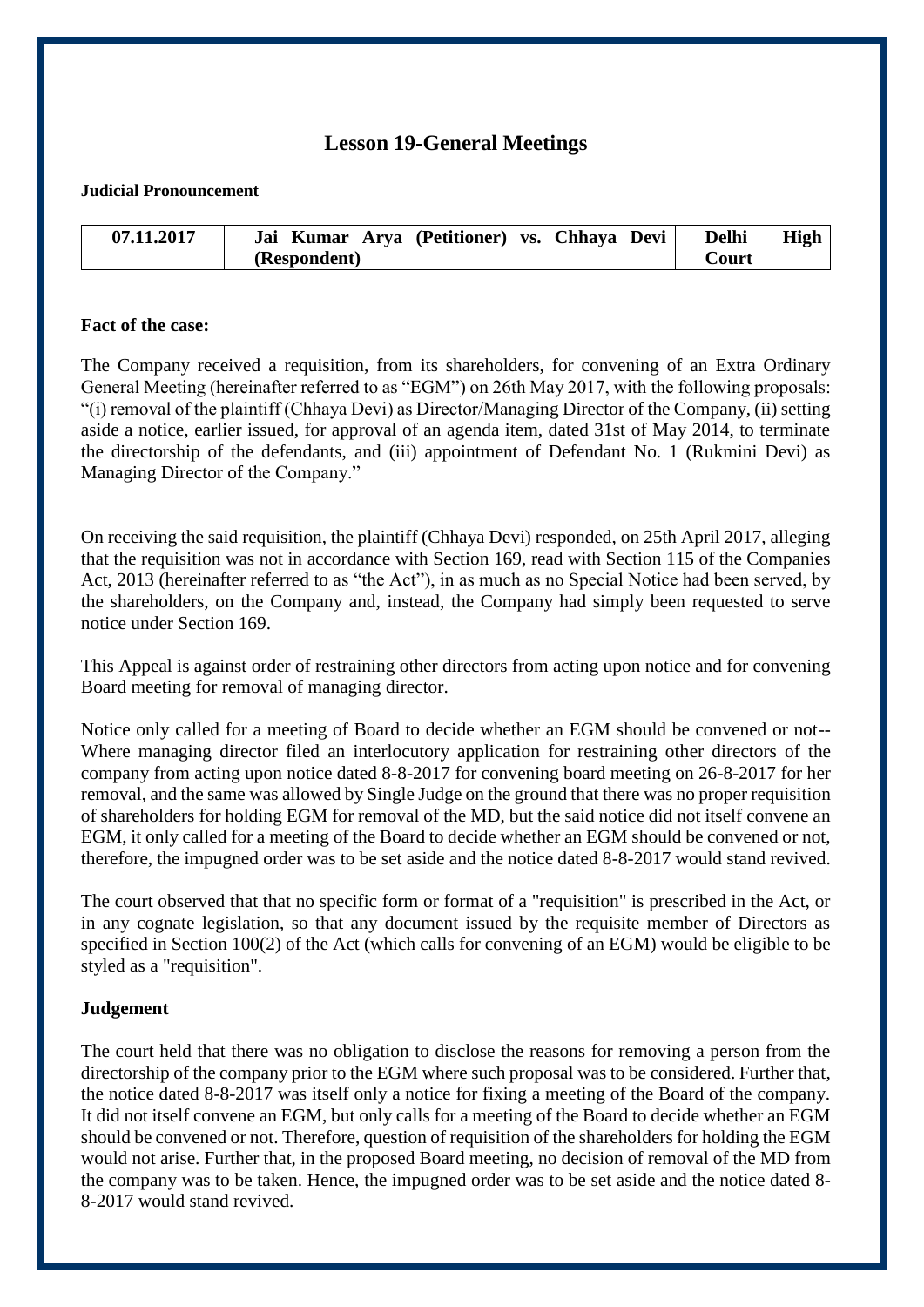# **Other Important updates**

# **1) Notification No: G.S.R. 59(E)-Application of Provisions of Companies Act, 2013 to a Limited Liability Partnership, dated 30th January, 2020**

After this notification the provisions of section 460 of the Companies Act, 2013 relating to Condonation of delay in certain cases were also be applicable to a limited liability partnership from the date of publication of this notification i.e.  $30<sup>th</sup>$  January, 2020.

*For more details click on: [http://www.mca.gov.in/Ministry/pdf/NotificationLLP\\_31012020.pdf](http://www.mca.gov.in/Ministry/pdf/NotificationLLP_31012020.pdf)*

**2) Notification no:G.S.R.80(E)- The National Company Law Tribunal (Amendment) Rules, 2020, dated 3rd February, 2020.**

**1)A new rule 80A has been inserted after Rule 80 of the National Company Law Tribunal Rules, 2016**

Rule 80A. Application under section 230. – An application under Section 230 (12) may be made in Form NCLT-1 and shall be accompanied with such documents as are mentioned in Annexure B."

**2)In the National Company Law Tribunal Rules, 2016, under the SCHEDULE OF FEES, after S.No.22 and the entries relating thereto, the following shall be inserted, namely:-**

| 22A | Section $230(12)$ | Application in cases of takeover<br>offer of companies which are not<br>listed. | Rs. $5,000$ " |
|-----|-------------------|---------------------------------------------------------------------------------|---------------|
|     |                   |                                                                                 |               |

**3)In the National Company Law Tribunal Rules, 2016, in Annexure-A, under the heading Form No. NCLT.1, after the figure '80', the figure and letter "80A" shall be inserted.**

**4)In the National Company Law Tribunal Rules, 2016,, in Annexure-B i.e. (List of Documents to be Attached with A Petition or Application) after S.No.12 and the entries relating thereto, the following S.No. shall be inserted, namely:-**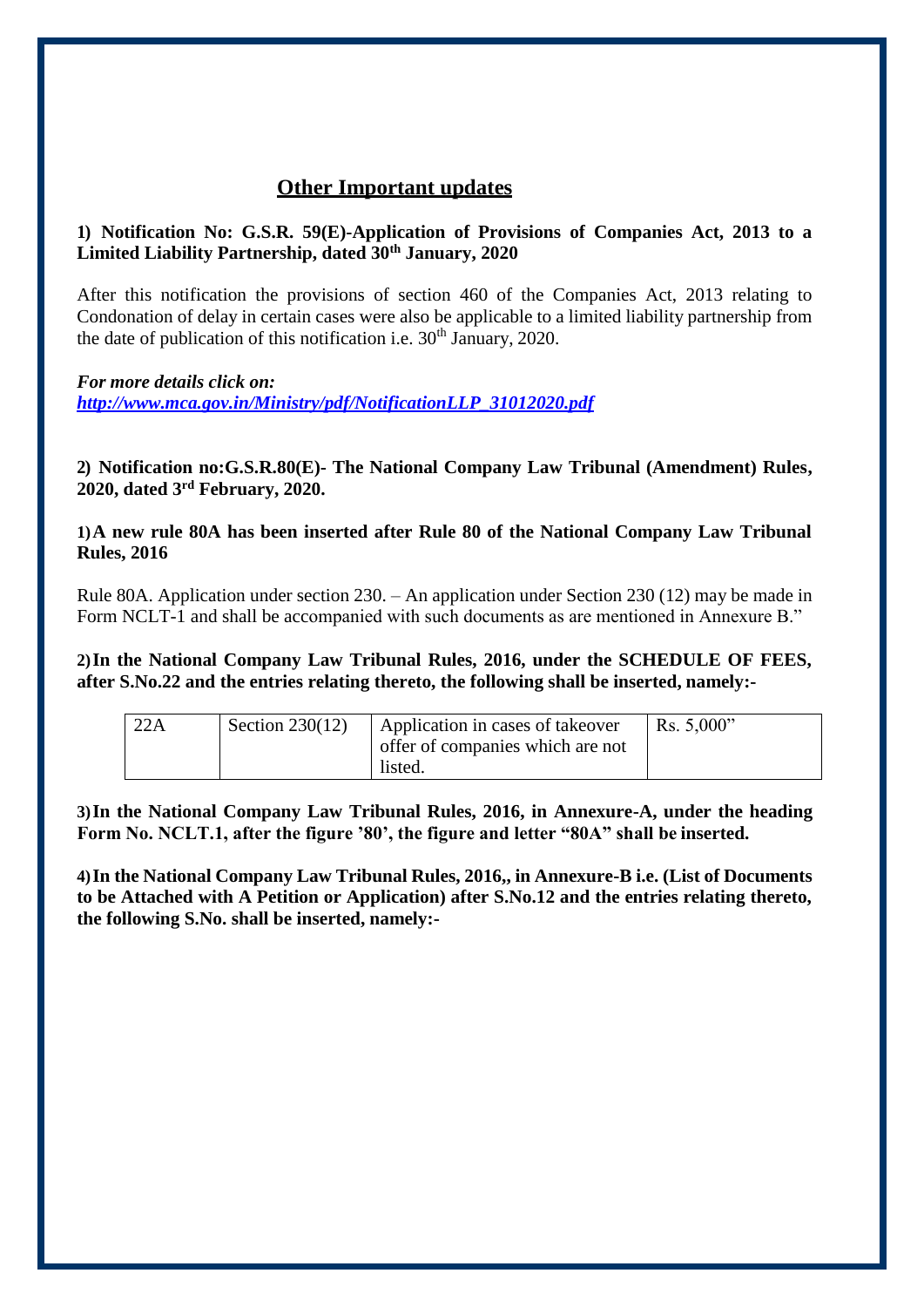| 12A | Sec $230(12)$ | Application in cases of takeover   1. Affidavit verifying | the                                                      |  |
|-----|---------------|-----------------------------------------------------------|----------------------------------------------------------|--|
|     |               | offer of companies which are not petition                 |                                                          |  |
|     |               | listed.                                                   |                                                          |  |
|     |               |                                                           | 2. Memorandum                                            |  |
|     |               |                                                           | appearance with copy of the<br>Board's Resolution or the |  |
|     |               |                                                           |                                                          |  |
|     |               |                                                           | executed vakalatnama, as                                 |  |
|     |               |                                                           |                                                          |  |
|     |               |                                                           | the case may be.                                         |  |
|     |               |                                                           |                                                          |  |
|     |               |                                                           | 3. Documents in support of                               |  |
|     |               |                                                           | the grievance against the                                |  |
|     |               |                                                           |                                                          |  |
|     |               |                                                           | takeover.                                                |  |
|     |               |                                                           |                                                          |  |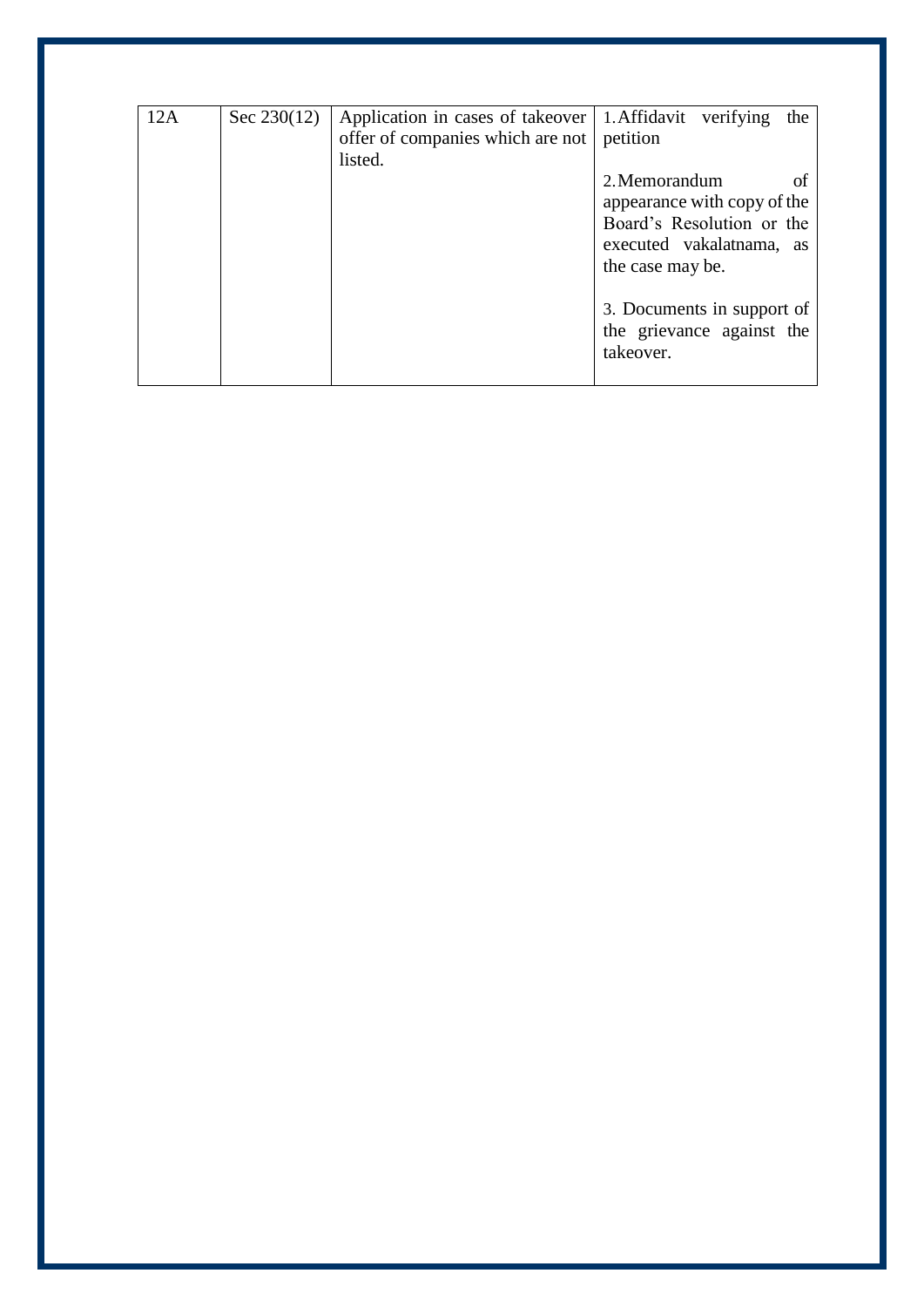|  | 4.Any<br>document." | other | relevant |
|--|---------------------|-------|----------|
|--|---------------------|-------|----------|

*A new rule has been inserted as rule 80A in the NCLT Rules enabling an aggrieved party to make an application to the NCLT in the event of any grievances with respect to the takeover offer of companies other than listed companies in Form NCLT- 1 with a fees of 5000 rupees and shall be accompanied with an Affidavit verifying the petition, Memorandum of appearance with copy of the Board's Resolution or the executed vakalatnama, as the case may be, Documents in support of the grievance against the takeover and any other relevant document.*

*For more details click on: [http://www.mca.gov.in/Ministry/pdf/Rules3\\_04022020.pdf](http://www.mca.gov.in/Ministry/pdf/Rules3_04022020.pdf)*

# **3) The Companies (Removal of Names of Companies from the Register of Companies) Amendment Rules, 2020, dated 29th June, 2020**

MCA vide Notification dated 29<sup>th</sup> June, 2020, introduced the Companies (Removal of Names of Companies from the Register of Companies) Amendment Rules, 2020 to further amend the Companies (Removal of Names of Companies from the Register of Companies) Rules, 2016.

In Rule 4(3), in clause (i) of the Companies (Removal of Names of Companies from the Register of Companies) Rules, 2016

### *the following proviso shall be inserted, namely:-*

# 1) "Provided that in case of  $a -$

(a) Government company in which the entire paid up share capital is held by the Central Government, or by any State Government or Governments or by the Central Government and one or more State Governments; or

(b) subsidiary of a Government company, referred to in clause (a), in which the entire paid up share capital is held by that Government company,

a duly notarised indemnity bond in Form STK-3A shall be given by an authorised representative, not below the rank of Under Secretary or its equivalent, in the administrative Ministry or Department of the Government of India or the State Government, as the case may be, on behalf of the company;".

2) In the said rules, in Form STK 2, in the list of attachments, in serial number 4, at the end, the words "or by an authorised representative of administrative Ministry /Department in Form No. STK - 3A" shall be inserted.

3) In the said rules, after Form STK-3, the Form STK-3A shall be inserted.

# **Impact:**

*MCA has notified that while filing Form STK-2 i.e. application for removal of the name from the register of Companies, in case of a company wholly owned by the government or wholly owned*